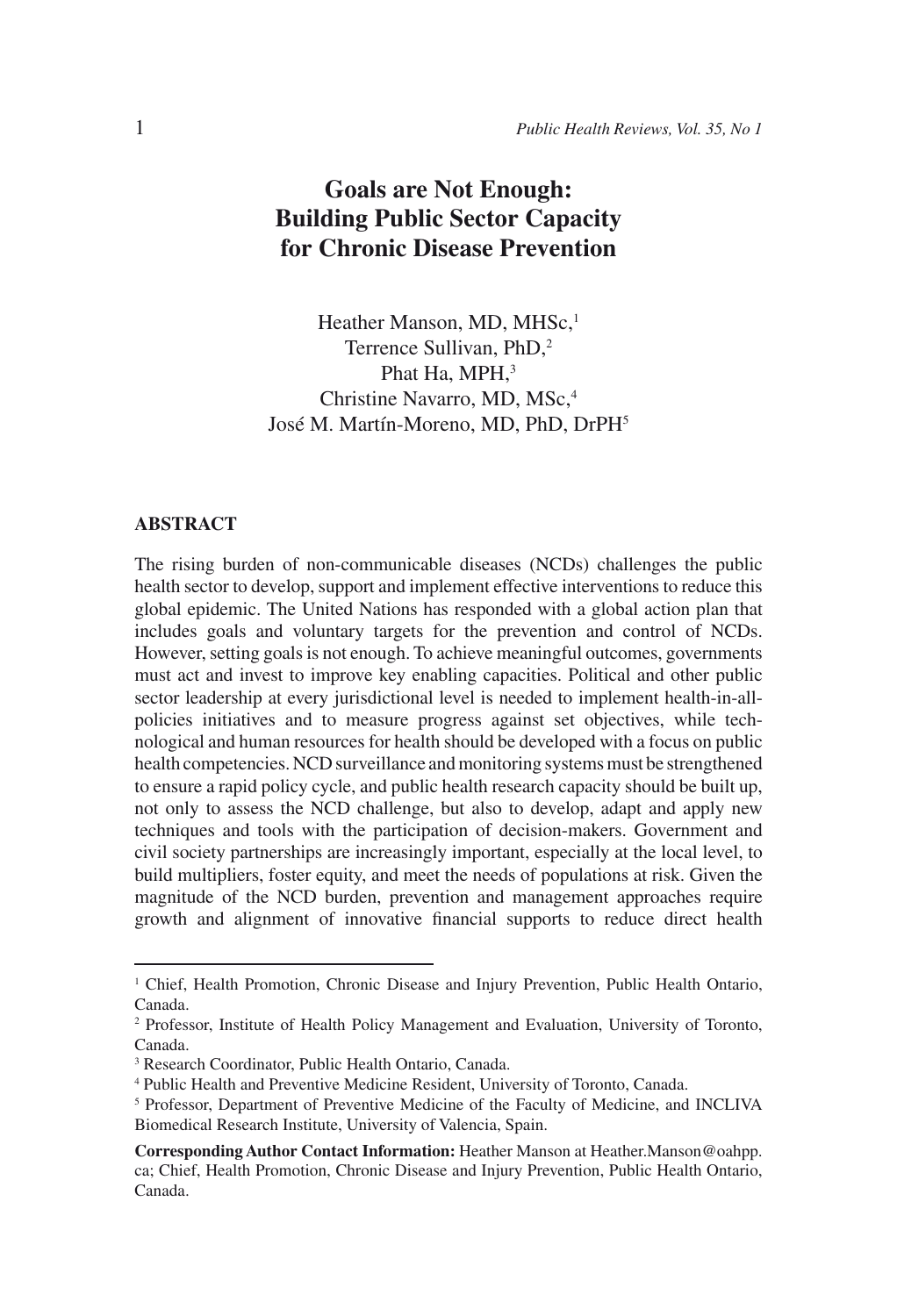expenditures and lost wages while increasing productivity. Lastly, making progress on NCDs requires a range of integrated, programmatic, health communications activities in addition to sound public policies that cross the health and non-health care sectors.

**Key Words**: Chronic disease, capacity building, public sector, leadership

**Recommended Citation:** Manson H, Sullivan T, Ha P, Navarro C, Martín-Moreno, JM. Goals are not enough: building public sector capacity for chronic disease prevention. *Public Health Reviews*. 35: epub ahead of print.

### **INTRODUCTION**

In 2010, non-communicable diseases (NCDs) caused 34.5 million deaths globally (about two-thirds of all deaths), mainly due to ischemic heart disease, stroke, cancer, chronic obstructive pulmonary disease, and diabetes.1 These figures represent a shift in the global burden of disease over the last two decades, with a rise in NCD-related deaths in persons over 40 years of age and a decline in childhood deaths from communicable disease. This is increasingly the case in low- and middle- as well as in highincome countries.<sup>1</sup> Growth and aging of the world's population contribute to this epidemiologic transition,<sup>1</sup> compounding the global impact of the leading NCD risk factors. In 2010, hypertension, tobacco use and alcohol were the most important contributors to the global disease burden; diets high in sodium, high body-mass index, and physical inactivity each accounted for more than three million deaths globally.<sup>2</sup> The increase in illness and premature death due to NCDs inflicts a very high economic burden on health systems and society generally, including through pernicious losses in economic output.3,4

The impact of NCDs has increasingly influenced national and international health policy. With the 1986 Ottawa Charter for Health Promotion<sup>5</sup> as a basic framework, different global and regional strategies have been introduced to address NCDs<sup>6,7</sup> and the related risk factors of tobacco use,<sup>8</sup> unhealthy diet and physical inactivity,<sup>9,10</sup> and alcohol use.<sup>11</sup> In 2011, global commitment to reduce the burden of NCDs was reaffirmed at the United Nations General Assembly; a crucial tenet of the resulting political declaration was that governments have a primary responsibility to address the growing burden of NCDs.12 The recently endorsed WHO global action plan on NCDs set a vision as well as objectives and voluntary global targets for  $2013$  to  $2020$ ;<sup>13</sup> voluntary targets for member countries were also recommended (see Box 1).<sup>14</sup>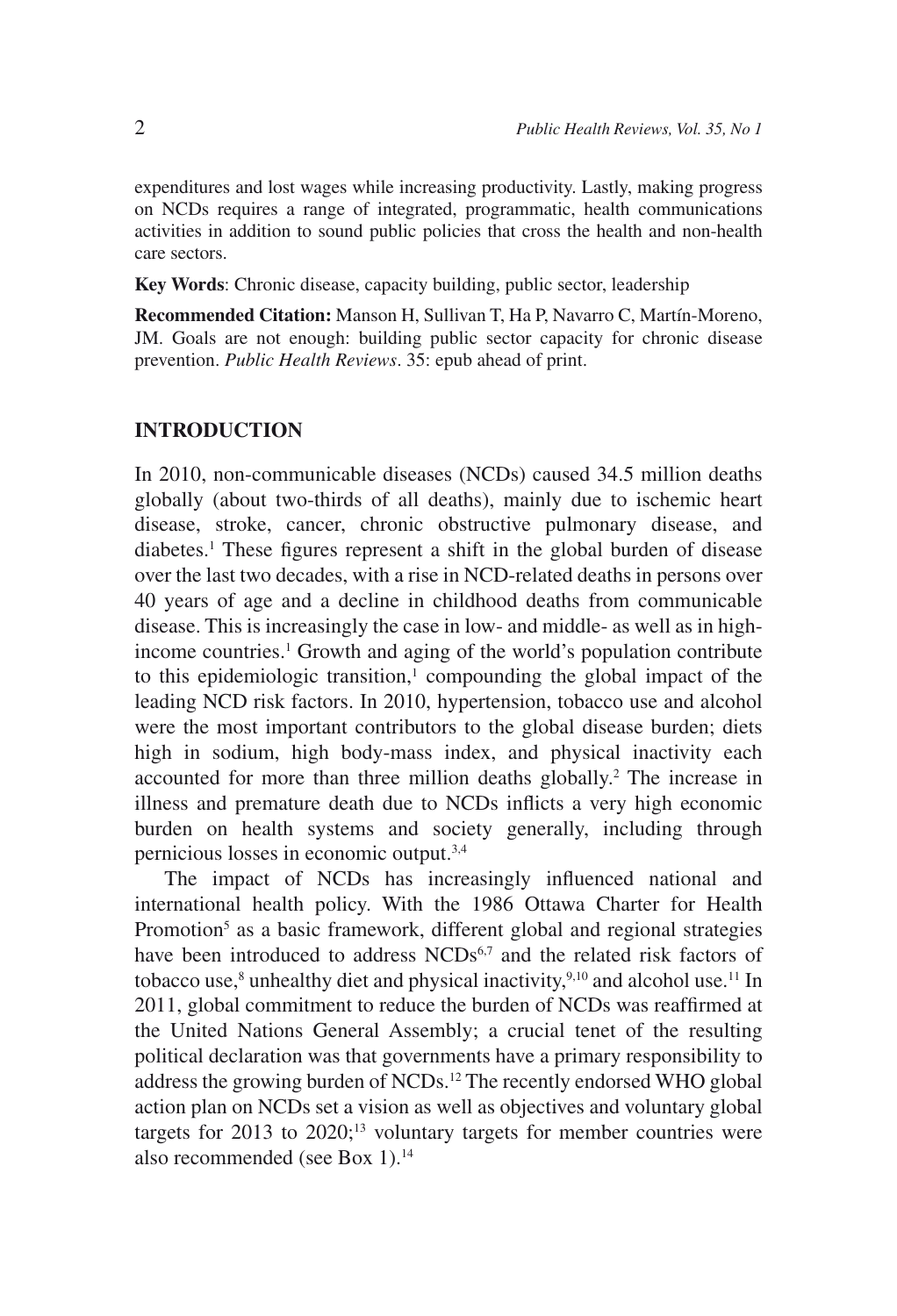#### **Box 1**

*WHO Voluntary Global Targets for the prevention and control of NCDs15*

- 1) A 25% relative reduction in the overall mortality from cardiovascular diseases, cancer, diabetes, or chronic respiratory diseases.
- 2) At least 10% relative reduction in the harmful use of alcohol, as appropriate, within the national context.
- 3) A 10% relative reduction in prevalence of insufficient physical activity.
- 4) A 30% relative reduction in mean population intake of salt/sodium.
- 5) A 30% relative reduction in prevalence of current tobacco use in persons aged 15+ years.
- 6) A 25% relative reduction in the prevalence of raised blood pressure or control of the prevalence of raised blood pressure, according to national circumstances.
- 7) A halt in the rise in diabetes and obesity.
- 8) Availability of drug therapy and counselling (including glycemic control) for at least 50% of eligible people to prevent heart attacks and strokes.
- 9) An 80% availability of the affordable basic technologies and essential medicines, including generics, required to treat major non-communicable diseases in both public and private facilities.

However, goals, objectives and targets are not enough. To achieve the vision of "a world free of the avoidable burden of non-communicable diseases,"15 governments and other stakeholders must invest in and develop the capacity and leadership to advance towards these goals. The objective of this paper is to describe the key enabling capacities required for effective NCD prevention, building on the framework for action on the primary prevention of chronic disease developed by the Chronic Disease Prevention Alliance of Canada (CDPAC)<sup>16</sup> with supporting evidence from international sources, including reports from WHO and others.

#### **DISCUSSION**

Improving the health of the population through the prevention and control of non-communicable diseases (NCDs) requires an adequate and sustained program of effective interventions, adapted for the local context and implemented with sufficient reach to achieve outcomes. Programs should be comprehensive and extend beyond single risk factors and diseasebased perspectives. Key enabling capacities for the primary prevention of NCDs include leadership, both within and outside of the public sector;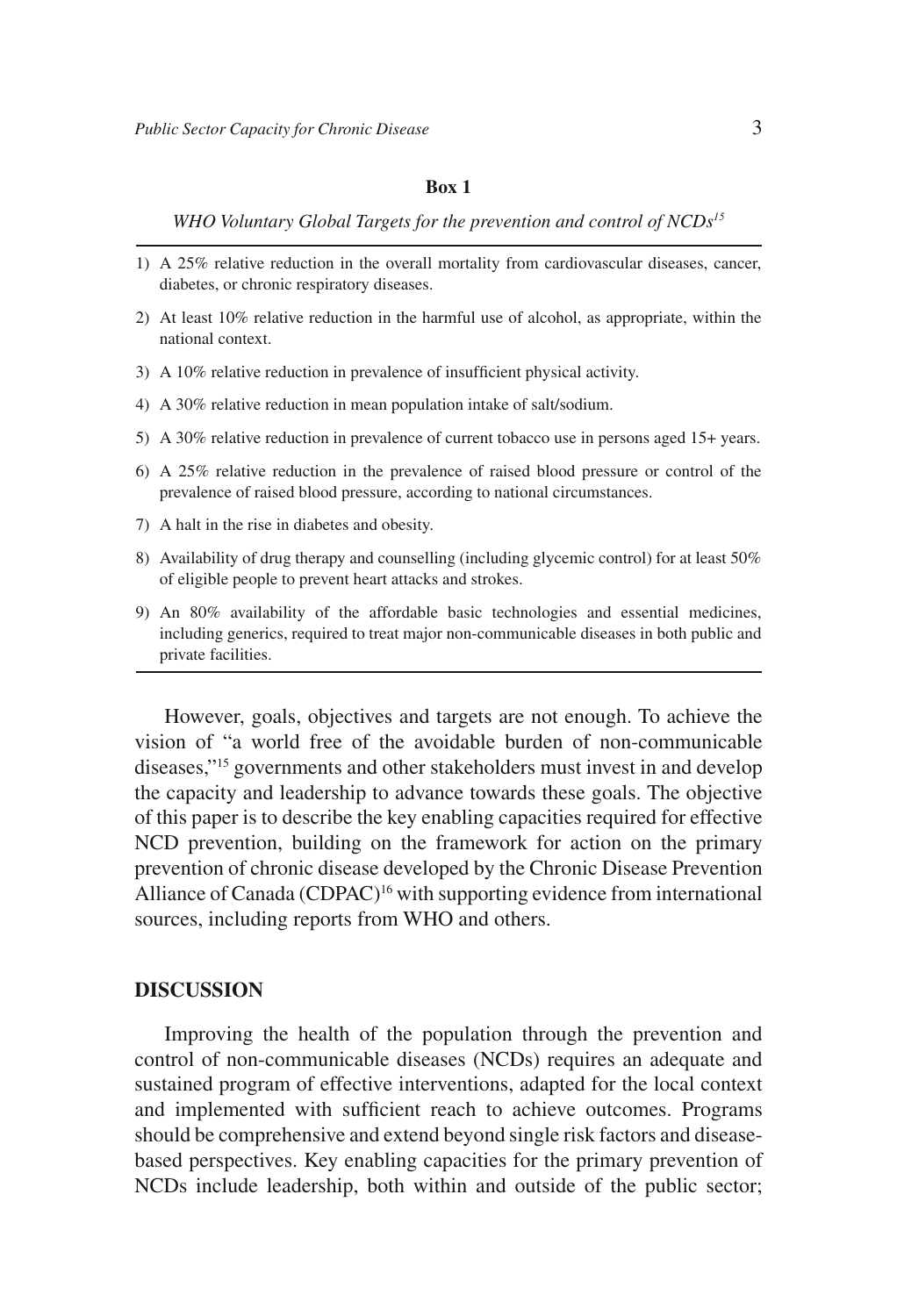public health resources (including technological and human resources throughout the health and health care system); surveillance and monitoring; research and evaluation; knowledge mobilization infrastructures; sustained financial transfers; and, lastly, effective policy, program and health communications interventions.

#### **Enabling Capacity: Leadership on NCDs**

*"Leadership in public health requires stretching the mind and soul in almost unimaginable ways."*

Koh, H. *Leadership in public health.*<sup>17</sup>

Leadership—at the individual, organizational and system levels—is essential to address the burden of NCDs and its broader impact on society. Effective leaders are defined not only by their vision and goals, but also by their ability to create a legacy of progress through long-term strategies and inspiration to others.

Public health leadership is grounded in scientific evidence, social justice and a long-term view. Leaders must enable change by influencing the actions of others, including those with divergent perspectives. Some have called for the emergence of more "public health superheroes," capable of skilfully blending a deep understanding and passion for NCD prevention with personal humility and the will to create change that extends beyond the reach of any single organization.<sup>17,18</sup> According to Koh, key leadership attributes for addressing complex phenomena such as NCDs include adopting a servant model of leadership (in which leaders are first and foremost public servants and enablers of their team), cultivating interdependence, accepting ambiguity, developing an ability to communicate and reframe, and creating a sense of community.17 Brownson and colleagues identified leadership as a high priority administrative practice that is positively associated with outcomes linked to evidence-based decisionmaking.19 Effective leadership behaviors can also be assembled into four meta-categories: task-oriented, relations-oriented, change-oriented and external behaviours.<sup>20</sup> There is also evidence that effective leaders manage change successfully, support innovation and the appropriate use of evidence, and employ participatory decision-making strategies.<sup>19</sup>

#### *Why is public sector leadership so important?*

At the most fundamental level, health is recognized as a basic human right;<sup>21-</sup>  $23$  moreover, only governments can ensure that this right is equally protected throughout society. Given their broad policy mandates and capacity to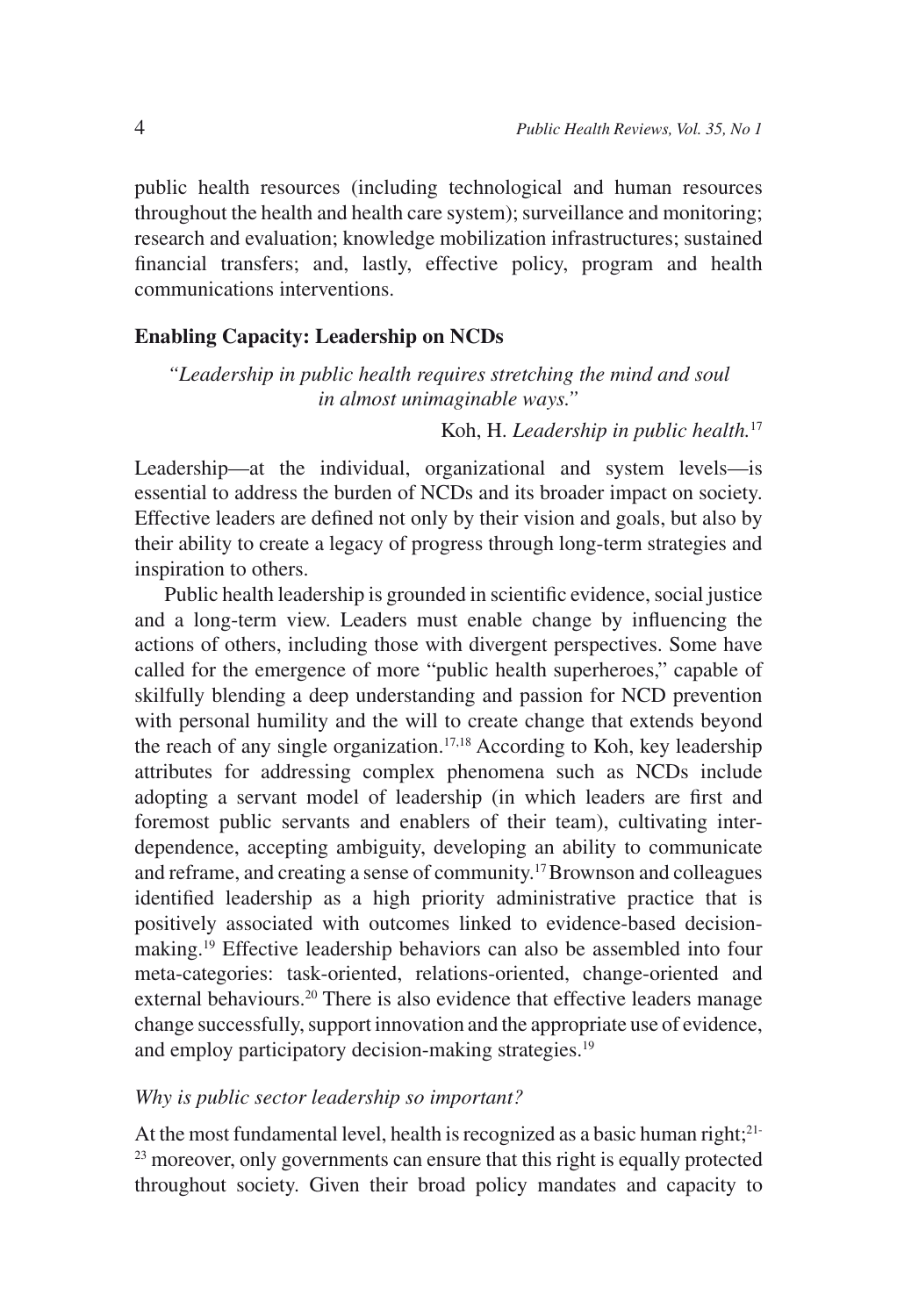generate and deploy resources, governments are uniquely positioned perhaps even morally compelled—to lead on interventions designed with sufficient reach and scale to achieve population-level outcomes. Moreover, the economic impact of NCDs threatens to reduce governmental capacity to meet other (non-health) development goals and is thus a key driver for action across sectors.3 Through the use of policy and regulatory tools, program funding and convening, governments launch initiatives and coordinate the collective efforts of society, including at the community and clinical level.<sup>24</sup> The 2011 UN High-level meeting on NCDs,<sup>12</sup> the WHO global action plan  $2013 - 2020$ ,<sup>13</sup> and two WHO global strategies<sup>9,11</sup> also emphasize the "primary steering and stewardship" role that government must play to ensure that multi-sectoral partnerships address goal-setting, resource allocation and funding.14

#### *Attributes of effective leadership*

*Leadership at all levels.* Effective leadership is required from all levels of government—local, regional, national and international—including leadership from the executive branch.<sup>8,11</sup> Indeed, the NCD Alliance considers enhanced political leadership and commitment the most important outcome of the 2011 UN High-level meeting on NCDs.25 However, the mere presence of a division or unit to address NCDs within government is insufficient; if governments are unable to mobilize for action on NCDs, there is a real risk of failure in program implementation.<sup>26</sup> Even in developed countries such as the U.S., questions have arisen with regard to the effectiveness of past public health programs, and decision-makers have been challenged to devise new strategies to improve performance.<sup>27</sup>

Leadership from outside the formal health sector also plays a role. Philanthropic bodies such as the Bill and Melinda Gates Foundation,<sup>28</sup> Cancer Research  $UK<sub>29</sub>$  and many other voluntary and charitable organizations have been instrumental in shaping research and policy agendas where they are active.<sup>30</sup> Professional and scientific societies, schools of public health, patient and advocacy groups, and other collectives also exercise vital leadership to support research excellence, service quality, patient empowerment and other complementary aspects of a comprehensive disease control effort. Lastly, public-private partnerships, such as text4baby,<sup>31</sup> provide innovative models for horizontal leadership. In this mobile phone service for pregnant women, no single stakeholder stands out as steering the initiative; rather, each partner, including government agencies, local NGOs and private companies, has contributed to provide quality health information with rapid uptake, including among hard-to-reach population segments.<sup>32</sup>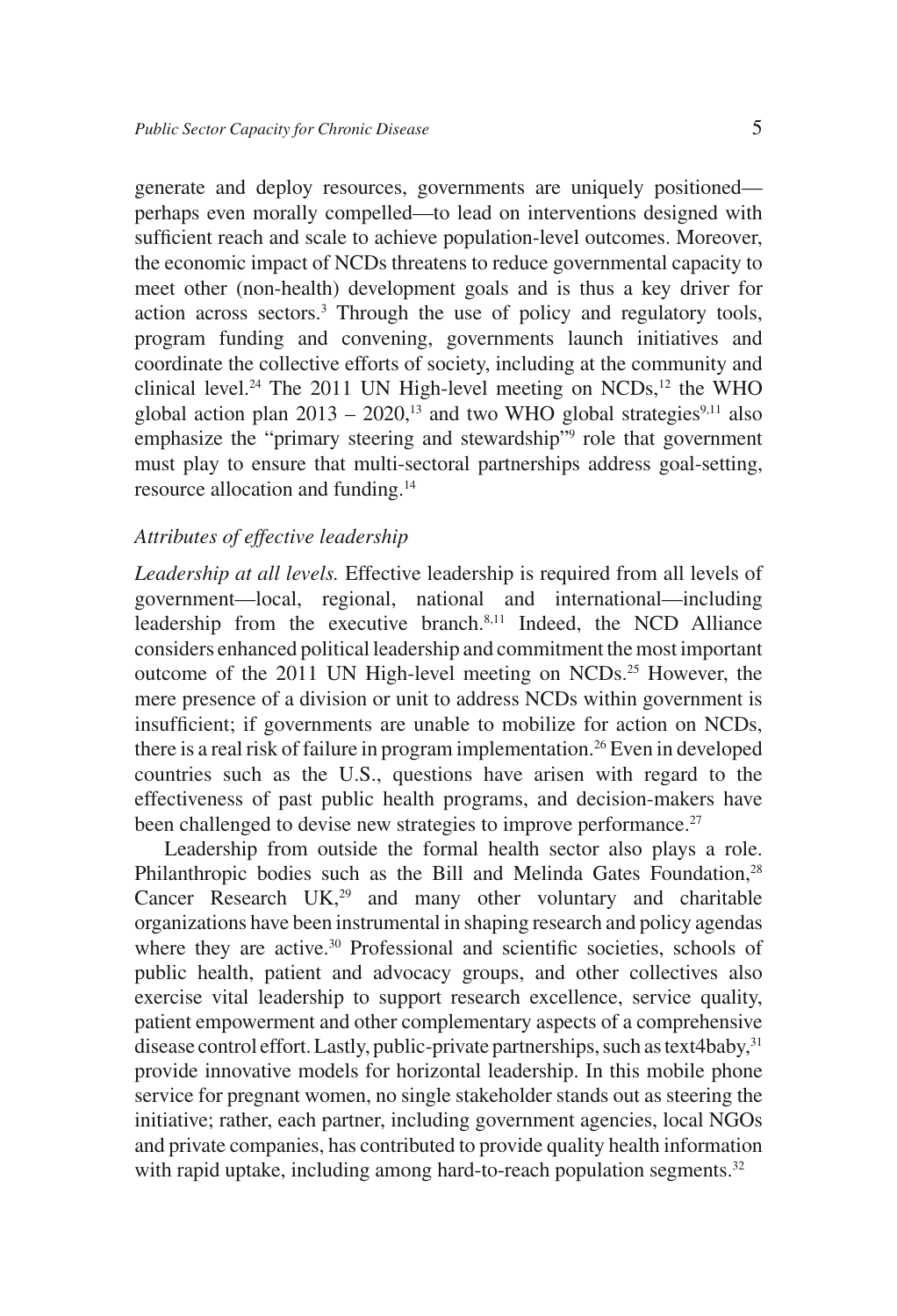*Accounting for health in all policies.* Governments that consider the impact on health during the policy-making process promote coherence between sectors (including non-health sectors) and are well positioned to tackle the NCD burden. This "whole-of-government" approach is recommended in many WHO strategies, addressing issues such as tobacco control,<sup>88</sup> diet and physical activity,<sup>9</sup> and alcohol.<sup>11</sup> The integration of health in all policies is gaining traction, with country surveys showing a moderate increase of integrated policies and disease- or risk factor-specific policies between 2000 and 2010.33 The WHO national capacity assessment showed that 86% of countries depend on partnerships or collaborations to prevent and control NCDs; however, although most countries (76%) have collaborations in the form of a cross-departmental or ministerial committee,<sup>34</sup> competing or divergent priorities and values can work against such partnerships.<sup>33</sup>

### **Enabling Capacity: Surveillance and Monitoring**

*"Public health surveillance is the ongoing, systematic collection, analysis, interpretation, and dissemination of data regarding a healthrelated event for use in public health action to reduce morbidity and mortality and to improve health."*

> German, RR. *Updated guidelines for evaluating public health surveillance systems.*<sup>35</sup>

### *Why are surveillance and monitoring capacities important?*

All countries need dynamic, institutional processes that measure progress towards national and international targets for NCDs.13 Monitoring systems should be transparent, fostering values of equity and social solidarity.<sup>36</sup> Independent national health commissions and international expert groups or multi-agency task forces can support this role.<sup>25</sup> Well-functioning surveillance systems are essential to public health, providing accurate data on population health status, their exposure to risk and the presence of protective factors to help inform policy and program development. These systems should encompass the entire life span and provide actionable data for sub-populations at multiple levels (e.g., community, regional and national).14,24

### *Attributes of an effective surveillance and monitoring system*

Ideal surveillance and monitoring systems are coordinated, comprehensive, connected, complete, valid, accessible and responsive.37 Monitoring should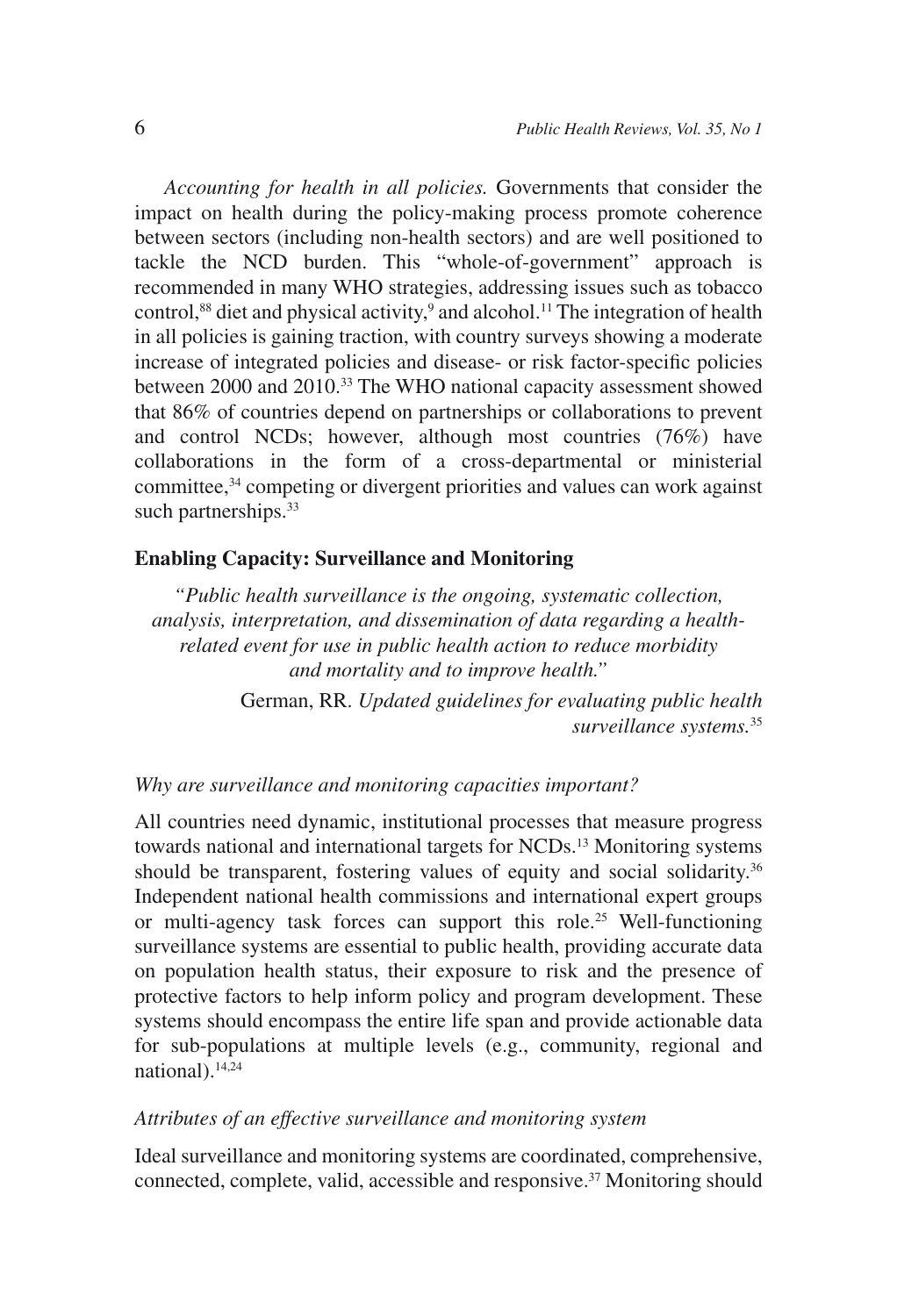include demographic and socioeconomic characteristics of the population, risk factors and exposures, health resources, processes and outcomes, determinants of health, as well as policies and programs that affect health and the health system.<sup>13,37</sup> By connecting data collection and analysis, health authorities will be better equipped to identify emerging trends, set local priorities, evaluate the impact of interventions, and address health inequities.

The need to improve measurement systems for NCDs was recently affirmed by the  $UN^{38}$  and WHO,<sup>13</sup> which advise countries to invest in national surveillance and monitoring systems that integrate routine monitoring and special surveys into health information systems. These recommendations reflect the present inadequacy of NCD surveillance systems in terms of both completeness and validity.<sup>26</sup> While most countries employ basic surveillance and monitoring programs for disease and risk factors, more sophisticated systems may be lacking (see Box 2).

**Box 2**

The European Cancer Health Indicator Project (EUROCHIP) represents one attempt to improve NCD surveillance. While specifically concerned with cancer, EUROCHIP has 41 indicators across five broad categories with important overlaps with other NCDs, including behavioral, environmental and occupational risk as well as social, macroeconomic and demographic indicators.39 Since these indicators were published in 2003, all EU member states have made significant progress in making this information available to researchers and the public.

#### **Enabling Capacity: Human and Technological Resources**

*"In simple terms, the public health infrastructure consists of the resources and relationships necessary to carry out the core functions and essential services of public health."*

Turnock, BJ. *Public health: What it is and how it works. 4th ed*. 40

In this commentary, we consider public health infrastructure in the interconnected domains of human resources and technological infrastructure.

In a 2009-2010 survey of 23 countries worldwide with high burdens of NCDs, over 90% reported mortality data, whereas only 10 had population-based data and only 7 reported cause-specific mortality.26 Furthermore, there was little information on data quality, frequency of data collection, and standardization of methods.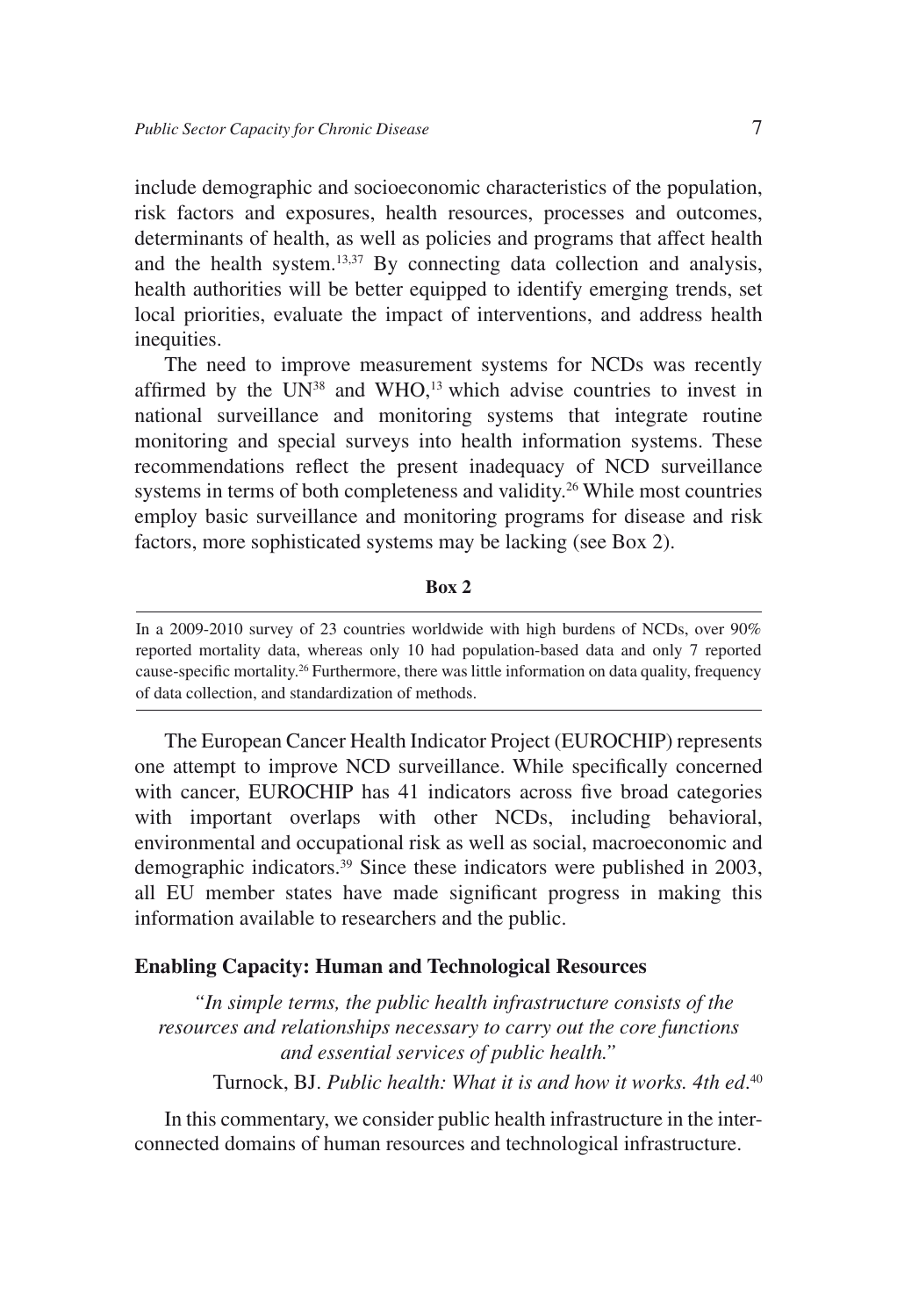#### *Human Resources for Public Health*

*"At the heart of all successful public health activities in government agencies as well as in the private and voluntary sectors are public health workers. They focus on populations and communities, and, in their efforts to ensure quality and accessibility of health services, they apply their knowledge of epidemiology and biostatistics and their ability to build coalitions and support systemic change."*

> Gebbie, KM. *The public health workforce: Key to public health infrastructure*. 41

The global SARS crisis of 2002 highlighted the importance of public health human resources in addressing a major public health crisis. Countries such as Canada responded to widespread criticism by carrying out a formal analysis of the public health response to  $SARS^{42}$  and subsequently developing a vision and framework for human resource planning. The ultimate goal was to build a knowledgeable workforce with the skills and competencies to address evolving public health needs; for example, the rising incidence of NCDs in an aging population.43

### *Why are human resources for public health important?*

In a sector as labour-intensive as health, a nation's public health workforce is the "backbone of the public health infrastructure, critical to the success of public health programs."44 This multidisciplinary workforce, trained for public health, provides essential public health services and includes nurses, physicians, nutritionists, epidemiologists, laboratory and inspection personnel and health promotion specialists employed in the public and private sectors and NGOs.44 Barriers to effective public health functioning include fragmentation of the health system, poor training and capacity, insufficient resources, low pay, and low morale.<sup>36</sup> The expected increase in the burden of NCDs escalates the need for public health personnel focused on this area,<sup>43</sup> which was also identified as a priority at the 2011 UN Highlevel meeting on NCDs.<sup>12</sup>

### *Attributes of effective human resources for public health*

*Human resources planning*. HR planning is essential for developing and maintaining a responsive and competent public health workforce; it requires an understanding of the state of the workforce and training needs for competencies for future NCD-prevention. The WHO recommends that countries conduct public health skills audits to identify potential deficits in health human resources and required competencies.<sup>36</sup> However, this may be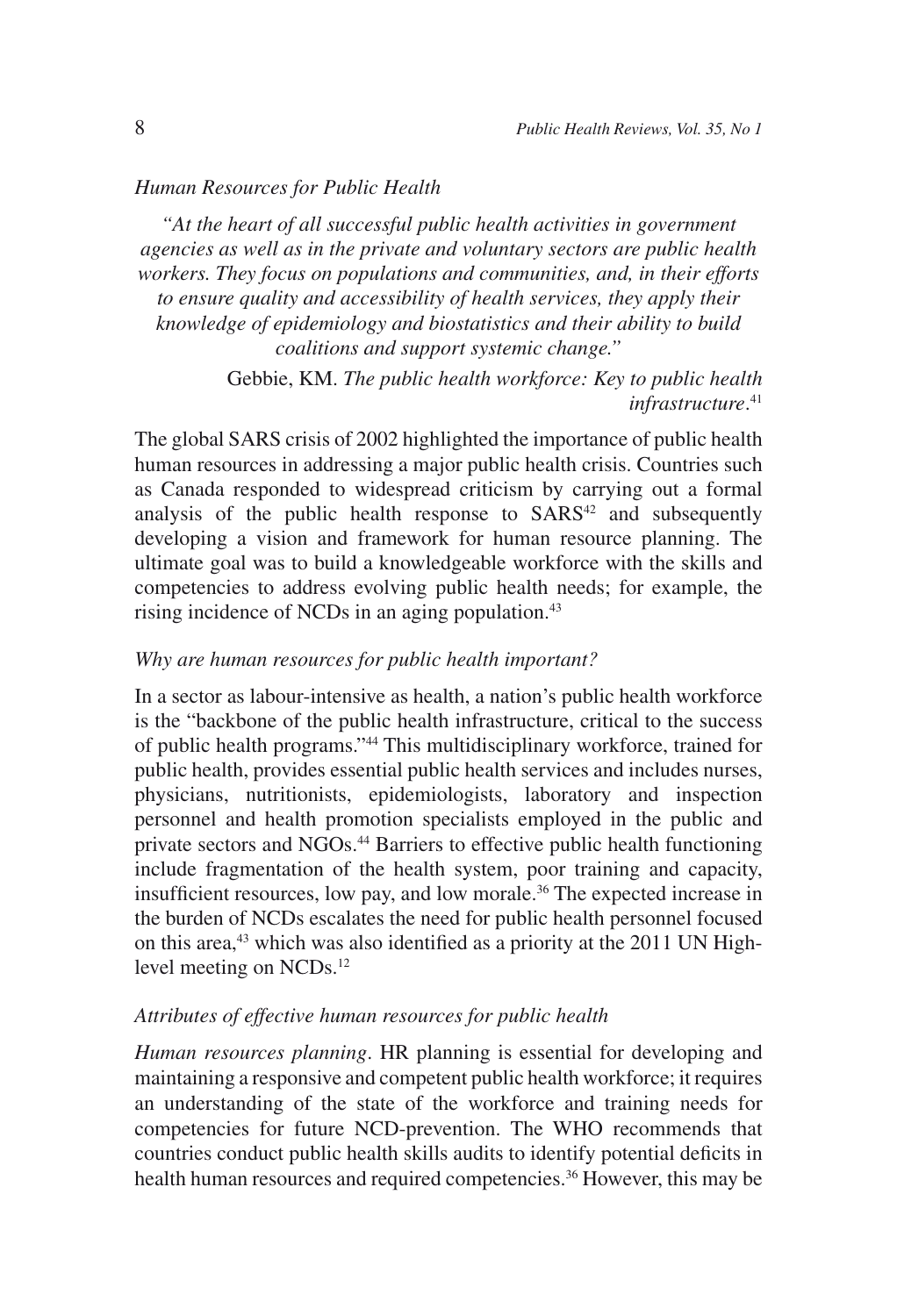difficult because of the limitations in monitoring the size and composition of the workforce44,45 and the limited evidence that assesses the impact on health outcomes from public health human resource inputs. Such evidence could be used to forecast need and support the call for more investment in the health workforce.<sup>44</sup> For instance, a recent U.S. study showed that increases in staffing expenditure at the local health department level were significantly associated with a decrease in mortality due to cardiovascular disease (associations were not observed for cancer deaths or the prevalence of smoking and obesity).46

*Producing, training, and retaining skilled workers.* Highly trained workers from many disciplines are required to address the complexity of NCD prevention. Workforce development, including training and technical assistance, is associated with improved organizational performance.<sup>19</sup> Educational programs should be aligned with the needs of the public health sector,<sup>36,47</sup> with best practices and innovative models identified and shared.<sup>36,43,47</sup> Other recommendations include providing adequate compensation and incentives to attract and retain skilled workers for underserviced areas<sup>13</sup> and permitting flexible work arrangements.<sup>45</sup>

Although there is little research specific to public health workers, $45$  the globalization of the health workforce as a whole (medical migration) has increased the research focus on health worker satisfaction, particularly in low income settings, where the deficit in health workers—including the loss of resources associated with training health workers who later migrate—is most pronounced.48 The WHO's Global Code of Practice on the International Recruitment of Health Personnel includes recommendations for professional training, worker retention and ethical recruitment for both source and destination countries.<sup>49</sup>

*Focus on competencies.* Organizations such as WHO and ASPHER (the Association of Schools of Public Health in the European Region) urge governments to identify and invest in building public health core competencies, that is, the essential, cross-disciplinary knowledge, skills and attitudes required to address NCDs.13,36,43,50,51 Competencies for NCD prevention include leading strategically; building partnerships; influencing policies and systems change; managing people, programs and resources; designing and evaluating programs; and using evidence-based processes.<sup>52,53</sup> All nations, including developed ones, face the issue of competency (see Box 3).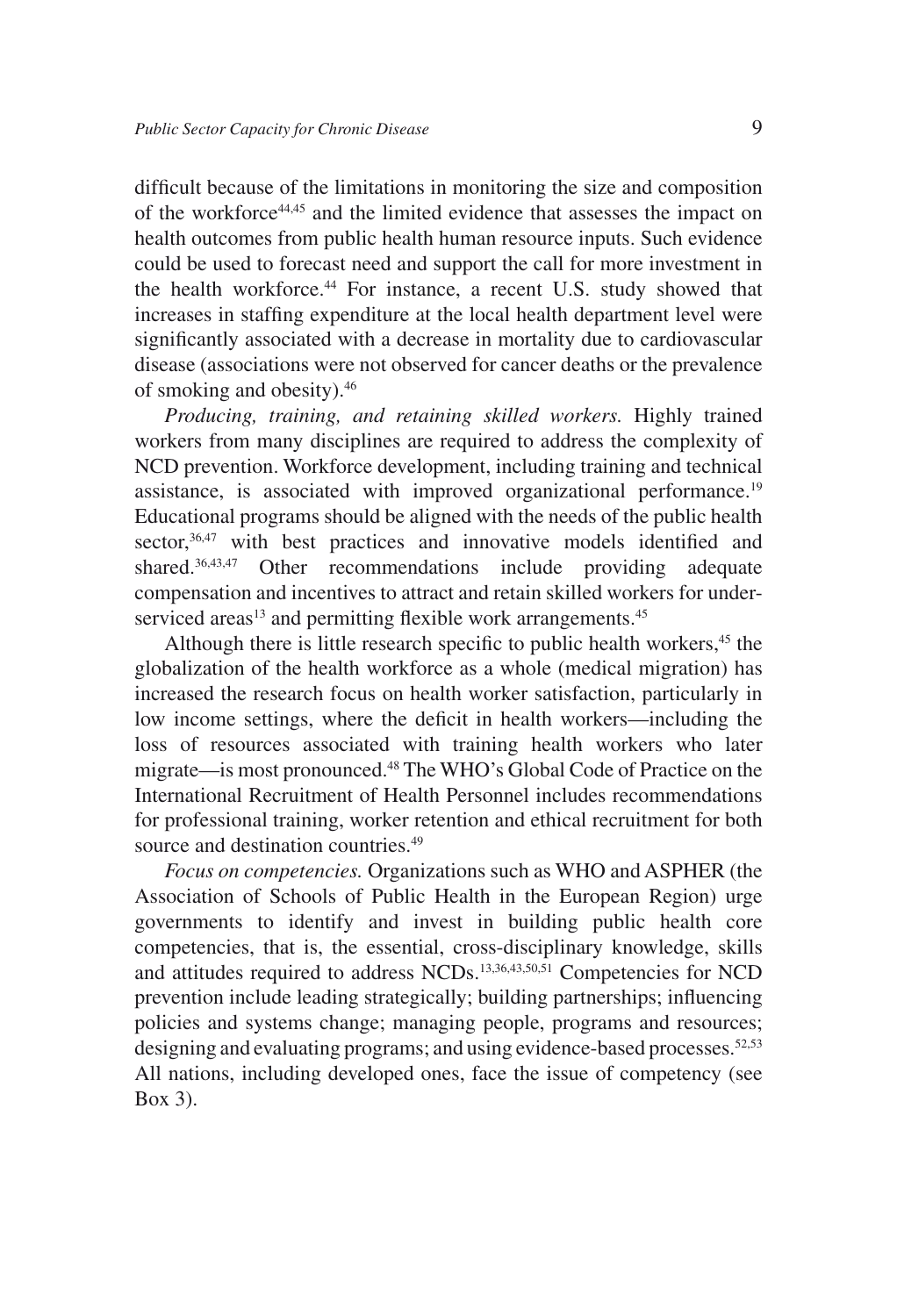A 2012 systematic review reported that 80% of the approximately 500,000 public health professionals in the U.S. lack the formal education or field training to do their jobs effectively.45

There is also a gap between the structure and programs offered in traditional schools of public health and public health competencies.<sup>54</sup> Increasing workforce capacity through standards such as certification or accreditation is one possible approach, but there is limited evidence to support this.<sup>19,44</sup> Reorienting public health jobs along competency domains, rather than health disciplines, may be a more effective solution.<sup>43</sup>

#### **Enabling Capacity: Technological Resources**

*"If public health's effectiveness and profile are to grow, practitioners and researchers will need reliable, timely information with which to make information-driven decisions, better ways to communicate, and improved tools to analyze and present new knowledge."*

Friede, A. *Public health informatics: How information-age technology can strengthen public health.*<sup>55</sup>

### *Why are technological resources important?*

Technological innovations can enhance surveillance and population health assessment systems and also support data capture for performance monitoring, accountability, research and evaluation. Technology can also extend the reach of the public health workforce; for instance, informationcommunication technologies are being used more often as cost-effective vehicles for health promotion interventions, such as health education and social marketing,<sup>54</sup> and digital tools are replacing bulky printed volumes used to guide practice, for example in the American Health People 2020 initiative.<sup>27</sup>

#### *Attributes of effective technological resources*

*Creating and sharing information.* Technological resources are required to monitor progress towards achieving NCD targets. Technology can facilitate the exchange of data, evidence on interventions and resources between practitioners and researchers, while enhancing partnerships. It is particularly important to increase capacity in settings where resources are scarce.<sup>50</sup> At national and other levels, the availability of population-based surveys, large administrative datasets, and robust computing capacity allow for complex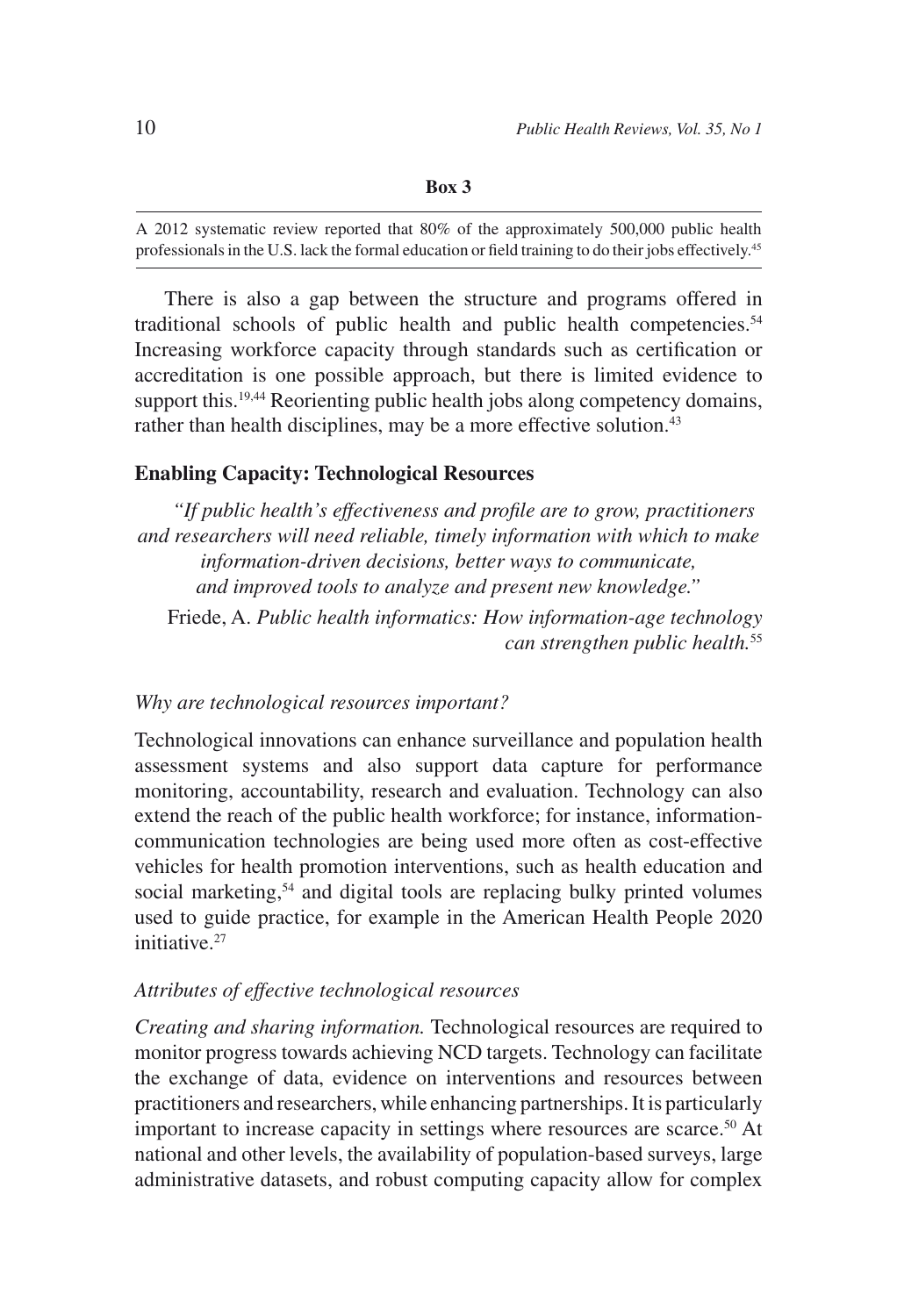and novel analyses on the burden of disease and the relationships between exposures and outcomes over time.<sup>56,57</sup>

The participatory nature of the internet enables the passive collection of user data and the public participation in crowd-sourced health research.<sup>58</sup> User information, such as gender and age, is central to the design of effective, targeted internet-based interventions (see below).<sup>59</sup> Similarly, analysis of mobile phone GPS data and Twitter activity can complement traditional data collection methods. Work in this area must be transparent, carefully balancing the expectations of privacy and public health good; disregarding this need may undermine public trust, data quality, and ultimately, the effectiveness of the intervention.

*Health promotion interventions delivered through technology.* New, widely available technologies enable a broad reach and the rapid roll-out of tailored health messages.<sup>60</sup> Interactive internet and mobile phone applications can be used to support individual goal setting and behavior change, enabling users to share experiences with each other or with health professionals. Emerging evidence has demonstrated the (variable) effectiveness of internet-based interventions on a wide range of health behaviors and clinical outcomes, such as weight loss, smoking cessation and problem drinking.<sup>58</sup> On the other hand, such sites can also serve as social networks that validate behavioral diseases, such as eating disorders, among others.

The impact of new technologies on health equity has been a source of debate, with some arguing that differential access to technology may exacerbate health inequalities across the "digital divide,"<sup>61</sup> and others suggesting that the widespread availability of some devices (such as mobile phones) may actually improve access to interventions.<sup>59</sup> There are no definitive answers at the present; however, further research may shed light on how to enhance the reach and effectiveness of these interventions.<sup>58</sup>

#### **Enabling Capacity: Research and Evaluation**

*"Population health intervention research involves the use of scientific methods to produce knowledge about policy and program interventions that operate within or outside of the health sector and have the potential to impact health at the population level."*

Canadian Institutes of Health Research. *Population Health Intervention Research Initiative for Canada ("PHIRIC") Workshop Report.* As cited in Hawe and Potvin.<sup>62</sup>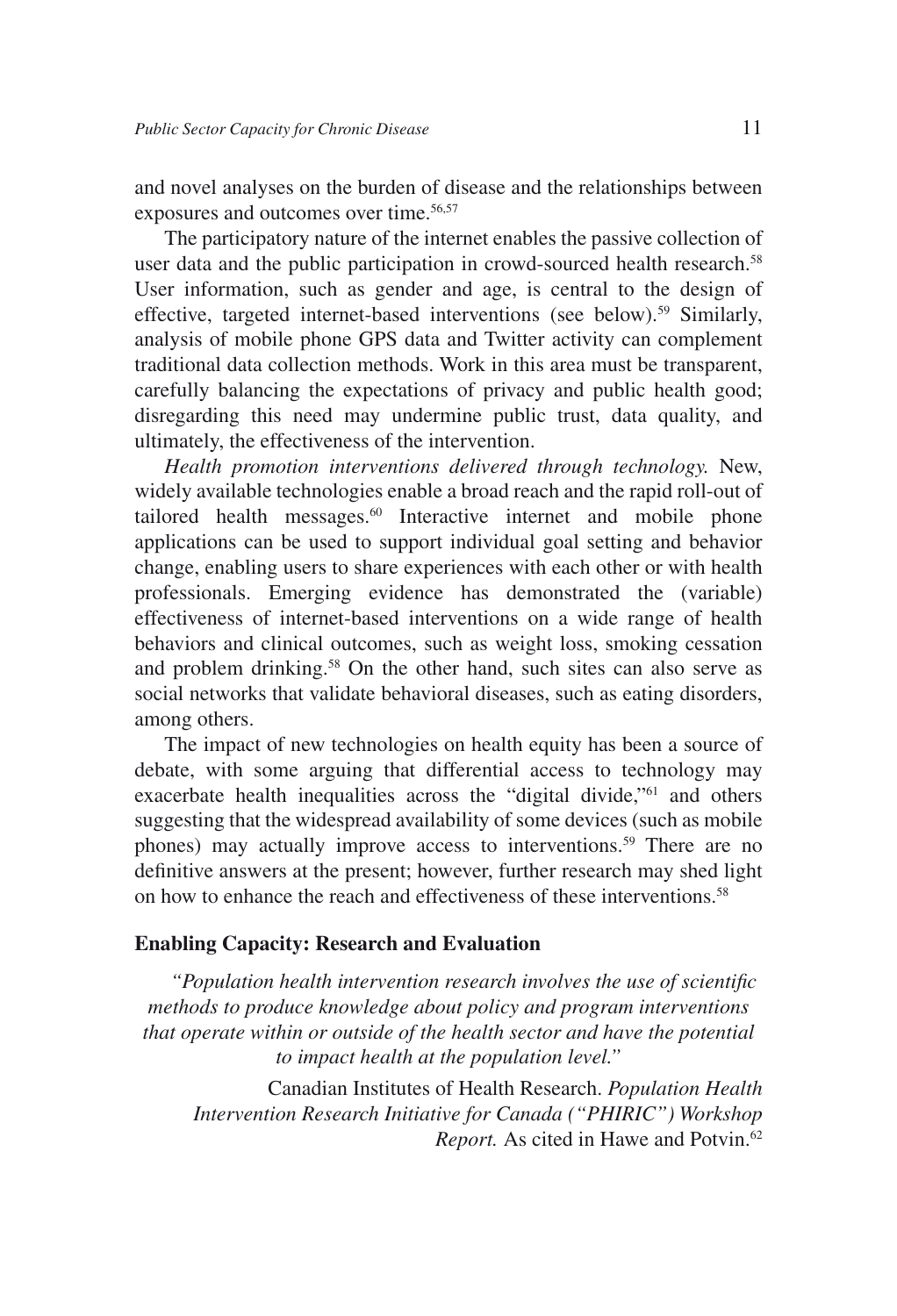### *Why are research and evaluation important?*

The WHO global action plan $13$  underlines the need for improved national research capacity to support NCD prevention and control.<sup>13</sup> Access to timely and reliable research and evaluation allows decision-makers to judge the relevance and likely impact of interventions and consider alternatives.63 Research should also be contextual and include perspectives from outside the health sector.<sup>64</sup> The limited capacity of LMICs to develop contextually relevant evidence may be a significant barrier towards achieving NCDs targets (see Box 4).

#### **Box 4**

A recent WHO survey found that while 75% of countries have scientific research agencies, fewer (61%) have capacity for policy research. This deficiency is especially marked in lowand middle-income countries (LMICs), where just over half (57%) have policy research capacity compared to 75% of high-income countries.<sup>12</sup>

#### *Attributes of effective research and evaluation*

*Research relevant to NCD prevention and control.* Translating research into improved health outcomes requires a shift to action-oriented intervention research that addresses policies and programs.<sup>65</sup> Evaluation must be rigorous, using appropriate study designs to assess reach, adoption, implementation, maintenance, costs and health outcomes.<sup>61,63,66</sup> Both intended and unintended effects of population health interventions should be considered, as well as the impact of policies and programs from nonhealth sectors on exposure to risk factors and health outcomes.<sup>61</sup> The impacts of universal interventions across sub-populations must be examined, particularly in groups where the social determinants of health pose a greater risk of NCDs.

Several areas of research can assist in answering questions relevant to the prevention and control of NCDs; for example, population health intervention research,<sup>61</sup> public health systems and service research,<sup>67,68</sup> analysis of social networks, $69,70$  studies of the interplay between genetic, social, behavioral and environmental exposures across the life course,  $71$  and health equity-focused research.

#### *Evaluate local applicability*

Decision-making at the local and regional levels must consider contextual evidence relevant to the population of concern. Without careful consideration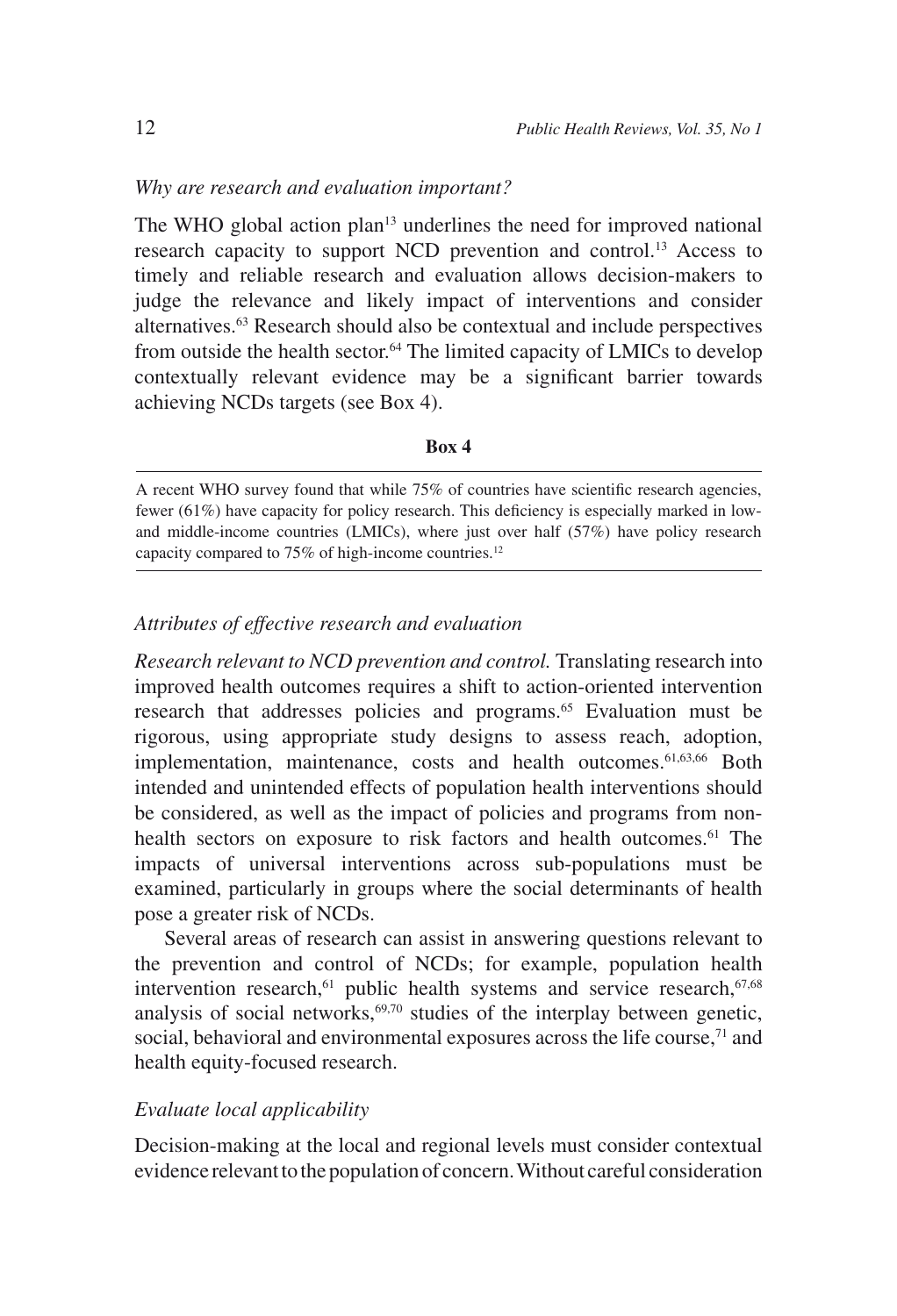of local feasibility, acceptability and utility, an intervention that is adapted from a specific population may fail when applied in a different setting, even when the intervention is supported by strong evidence in other populations.61,65,72 Evaluation, including practical analyses that ask, "What works for whom in what circumstances and in what respects, and how?" is essential to understanding, refining and improving NCD program and policy interventions.73,74

### **Enabling Capacity: Knowledge Mobilization Infrastructures**

Knowledge mobilization *"encompasses methods of knowledge transfer, translation and exchange and extends them to include the co-production of knowledge. Knowledge mobilization turns research into action."* 

## ResearchImpact. *ResearchImpact FAQs.*<sup>75</sup>

Enabling individual capacity refers to increasing knowledge, skills and abilities in core public health and NCD prevention competencies. Enabling organizational capacity refers to changing environmental and cultural factors to remove systemic barriers and facilitate good organizational performance. Both are essential to making a positive impact on NCD prevention.

#### *Why is knowledge mobilization important?*

*Policy is often neither evidence-based nor evidence-informed.* Research evidence is often only one factor among many that decision-makers consider while developing policies. The extent to which evidence is used to make public health decisions is difficult to quantify but is likely to be low.<sup>71,76</sup> Several studies have identified individual and organizational barriers to the translation of knowledge into evidence-based decisionmaking. These barriers included mistrust and communication gaps between researchers and decision-makers, external and internal constraints, barriers in access to relevant information, incompatible timeframes, and perceived lack of organizational support for evidence-based decision making.<sup>71,77,78</sup>

*Knowledge mobilization can empower society and improve accountability.* Knowledge mobilization is essential to support implementation of public health policies, regulations and services that are responsive to the needs of a population,  $11,14$  and it should occur continuously between decisionmakers, the public health workforce, researchers, and civil society.<sup>14,79</sup>

International cooperation is strengthened by exchanging best practices in health promotion, legislation and regulation, training, and health care infrastructure development.12 This also includes best practices on effective whole-of-government approaches $8,11,14,15$  and the translation of evidence on "best buys" into policies and programs that can be implemented.<sup>33</sup>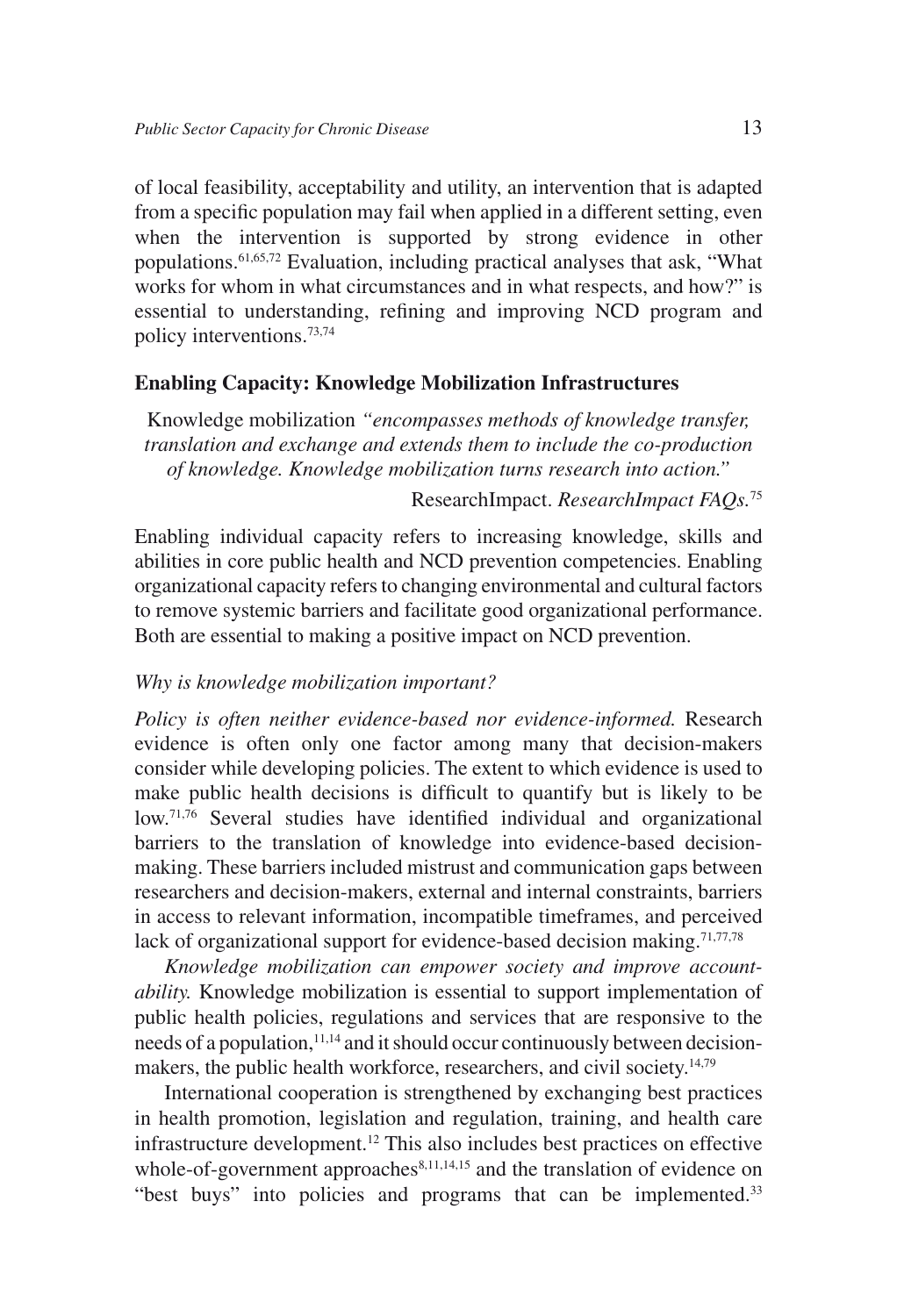Enhancing the capacity to collaborate among government sectors can increase the effectiveness of multi-sectoral action; for example, by creating opportunities for engagement, exploring shared values, and building knowledge and practice networks.<sup>33</sup>

Enhancing "the interface between scientific evidence and policymaking"80 may make research more relevant to policymakers and decrease the time from discovery to translation and, ultimately, policy and practice.13,81 This collaboration could be facilitated by individual capacity building (e.g., increasing decision-makers' ability to understand evidence), cultural exchange and improved communication tools and techniques.<sup>71,76,82</sup>

However, the most effective knowledge brokering is bi-directional, and research will only have an increased impact on policy when it responds to policymakers' needs. In the recently concluded BRIDGE project in Europe,<sup>83</sup> three factors were found to consistently influence the translation of research knowledge to the policy sphere: (1) formal and informal linkages between researchers and policymakers; (2) alignment between research findings and the beliefs, values, interests or political goals of elected officials; and (3) timely availability of information. Innovative knowledge-brokering mechanisms included the celebration of policy dialogues and workshops, and the preparation of specific policy briefs in accessible language that analyze the pros and cons of different options.<sup>84</sup>

### *Attributes of effective knowledge mobilization actions*

*Increased community capacity.* Building capacity for community-based action is essential for NCD prevention and control.47 Integrated solutions need a range of civil society partners, such as social and religious organizations, community groups and primary care providers, to strengthen health systems and response capacity.<sup>85</sup> At the national level, capacity building among NCD-related NGOs can establish a social movement and increase a community-based organization's ability to reach their full potential as partners.33 As Brownson states, "An effective coalition has the power to influence chronic disease control policies and community-level actions far beyond the influence of any single member."81

*Capacity building infrastructure.* Finally, these facets of capacity building cannot be enabled without an investment in scientific, educational and technical support infrastructures. Canada in particular has recently established specialized public health agencies and centres of excellence at both national and provincial levels. These enabling knowledge organizations were created largely in response to the SARS crisis of 2002-03, and some have a health promotion and NCD prevention mandate.<sup>86</sup>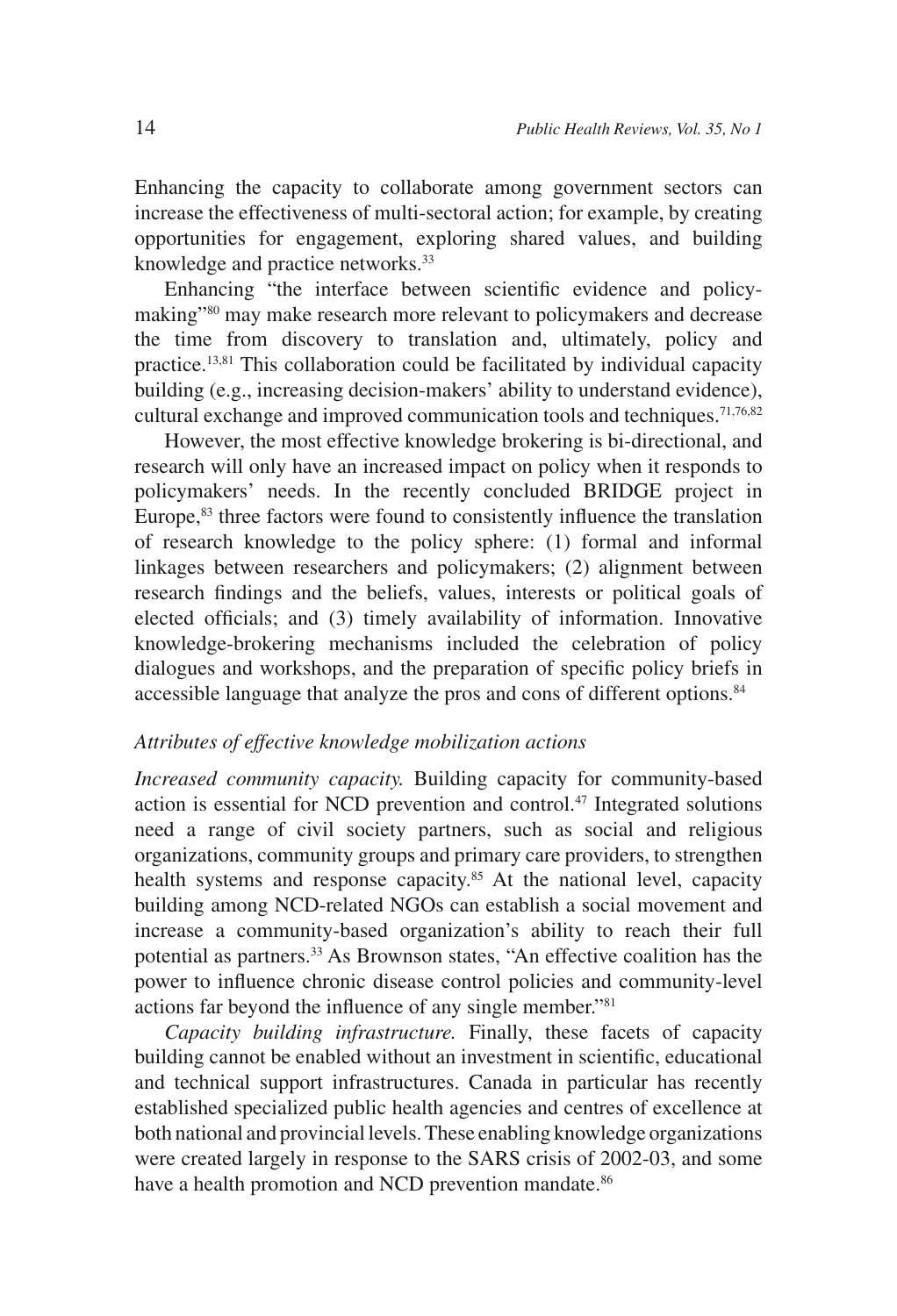These institutions also provide important training opportunities for students in a variety of academic backgrounds. Given the central coordinating function and broad mandate, much of the work is conducted in partnership with other stakeholders, including government.<sup>85</sup> Also resulting from deficiencies in the SARS episode was the development of a number of Masters of public health training programs in universities across Canada.<sup>42</sup>

#### **Enabling Capacity: Financial Transfers**

*"Financing is concerned with the mobilization, accumulation and allocation of money to meet the population's health needs, individually and collectively. The purpose of health financing is to make funding available, as well as to set the right financial incentives for providers, so as to ensure that all individuals have access to effective public health and personal health care."*

World Health Organization. *Strengthening public health capacities and services in Europe: A framework for action - Interim draft.*<sup>36</sup>

#### *Why are financial transfers important?*

Funding to prevent NCDs has historically been low compared to the impact of these conditions.<sup>36</sup> It may even be argued that the lack of investment has contributed to the strong trajectory of the epidemic, especially among developed countries where the disease burden long ago shifted from infectious to chronic diseases. In the world's poorest countries, the lack of funding, coordination of funds, and priority setting has been a serious detriment in meeting the millennium development goals and the rising pandemic of NCDs.<sup>87</sup>

Financial transfers include the public funding of national or local health departments for NCD prevention and control, grants for research, and funds for community agencies or NGOs to implement population NCD interventions. Interventions that address NCDs should have flexible yet sustained funding, nimble accounting mechanisms, and adequate supporting infrastructure for financial management. Importantly, financial transfers have the potential to impact all other capacities discussed in this commentary.

*NCDs contribute significantly to economic losses.* NCDs and the related risk factors contribute to significant losses in national productivity, and can impoverish individuals, families and communities.<sup>7,12,38</sup> The burden of NCDs in low- and middle-income countries contributes to poverty and is a major barrier to economic development.<sup>88</sup> NCDs cause significant productivity loss: for every 10% rise in mortality related to NCDs, the estimated reduction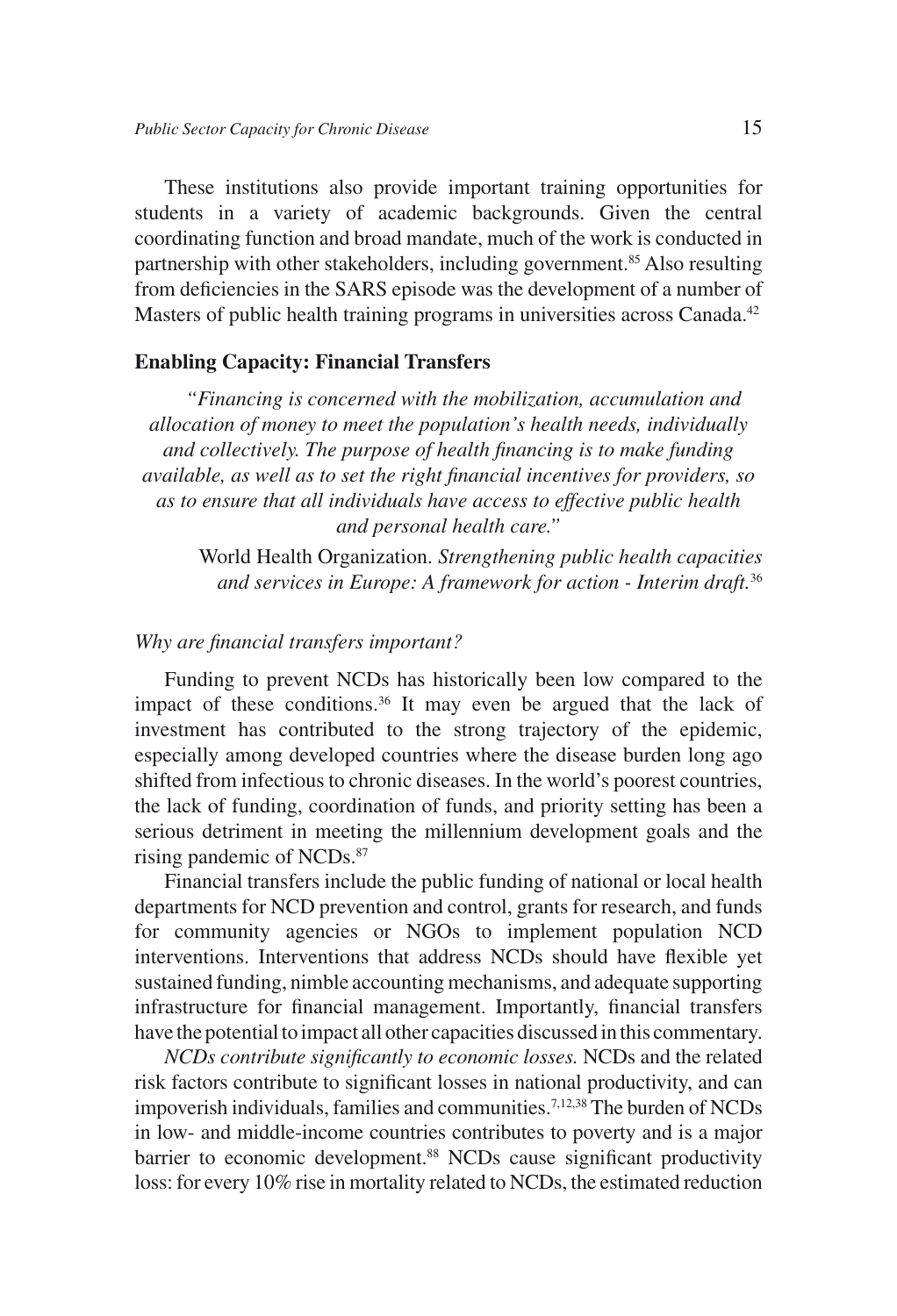in yearly economic growth is  $0.5\%$ <sup>89</sup> (see Box 5), yet modest investments in population-level interventions could save millions of lives.

#### **Box 5**

At the present levels of NCD prevalence and intervention effort, economic losses in LMICs are projected to exceed US\$7 trillion, between 2011 and 2025. Of these economic losses, the greatest contributions come from cardiovascular diseases (51%), respiratory diseases (22%), cancer (21%) and diabetes (6%). $90,91$ 

# *Attributes of effective financial transfers*

*Adequate and sustained government funding for NCDs.* Financial transfers must be adequate and sustained to address the burden of illness due to NCDs. WHO recommends that countries "prioritize and increase, as needed, budgetary allocations for prevention and control of NCDs…" as well as tracking resources for research.<sup>13</sup> This recommendation is supported by other global strategies and action plans on NCDs. $8,11,12,36,84,92$ 

*Prioritization of "best buys."* The most cost-effective interventions for reducing exposure to risk factors and burden of illness should be prioritized for implementation. Several "best buys" have been identified by WHO to address tobacco use, harmful use of alcohol, unhealthy diet and physical inactivity, CVD and diabetes, and cancer.<sup>90</sup> The projected cost of implementing these best buys across all LMICs between 2011 and 2015 would average US\$11.4 billion annually (US\$1.00–3.00 per capita or  $1-4\%$  of overall health spending).<sup>90</sup> Implementing priority interventions could reduce overall global mortality by 2% annually at a cost of less than US\$1000 per disability-adjusted life year.<sup>93</sup>

*Multiple sources of stable funding.* Funding for NCD interventions should be sustainable, flexible, predictable, and available through multiple sources. Funding should be available for overall NCD prevention, not just earmarked for specific diseases.<sup>79</sup> The UN suggests that countries explore sources of adequate and sustained funding through domestic, bilateral, regional and multilateral channels; governments should also consider developing and implementing voluntary, cost-effective, innovative approaches for long-term financing of NCD prevention.<sup>12-14,38</sup>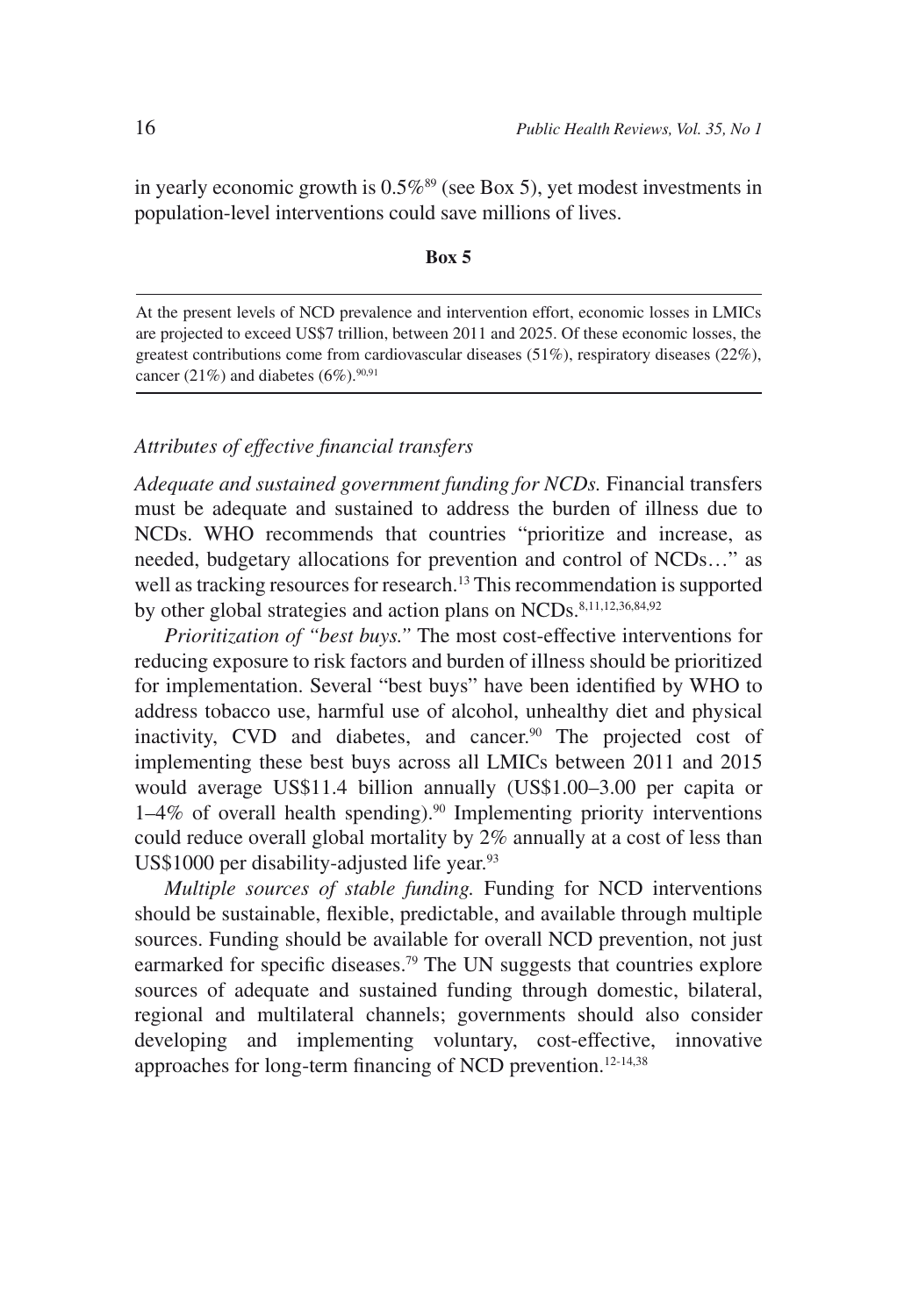# **Enabling Capacity: Effective Policy, Program and Communication Interventions**

Healthy public policies are *"public policies, outside the formal health sector, that have an impact on health, such as education, transportation, and fiscal policies."*

Farad, P. *Evidence and healthy public policy: Insights from health and political sciences.*<sup>94</sup>

Health communication is *"The study and use of communication strategies to inform and influence individual decisions that enhance health."*

Centers for Disease Control and Prevention. *Health communication basics.*<sup>95</sup>

#### *Attributes of effective policy, program and communication interventions*

*Systematic framework for policy development.* The Pan-American Health Organization identifies the need for a systematic, public policy framework as the first step in addressing NCDs. This framework should define priority policies, establish mechanisms for assessment and evaluation, engage all sectors of society and facilitate the sharing of technical knowledge between countries.47

*Alignment of policies across health and non-health sectors.* Effective national strategies to address NCDs require integrated policies governing health and non-health sectors, including agriculture, industry, transport, and trade;<sup>25</sup> however, this is not always the case. In agriculture, for example, the government may fund programs to fight obesity while subsidizing crops such as corn, which is processed into high-fructose corn syrup, a sweetener in mass-produced foods.<sup>96</sup> The Adelaide Statement (2010) calls for a "joined-up" government approach to healthy public policies. It describes the health in all policies approach, including health impact assessment tools and instruments, drivers for change and a new role for the health sector.<sup>97</sup>

*Addressing the social determinants of health.* WHO recognizes the need to address the social determinants of health as part of the strategy to address NCDs, building on the findings of the WHO Commission on Social Determinants of Health.<sup>13,98</sup> Inequities in protection from risk factors and access to health care can lead to inequalities in the occurrence and outcome of NCDs.13 Unless public policies (including financial policies) address these underlying determinants, health equity is unlikely to be achieved.

*Systematic approach to health communication.* Communication is a fundamental component of public health.<sup>99</sup> It is a key functional capacity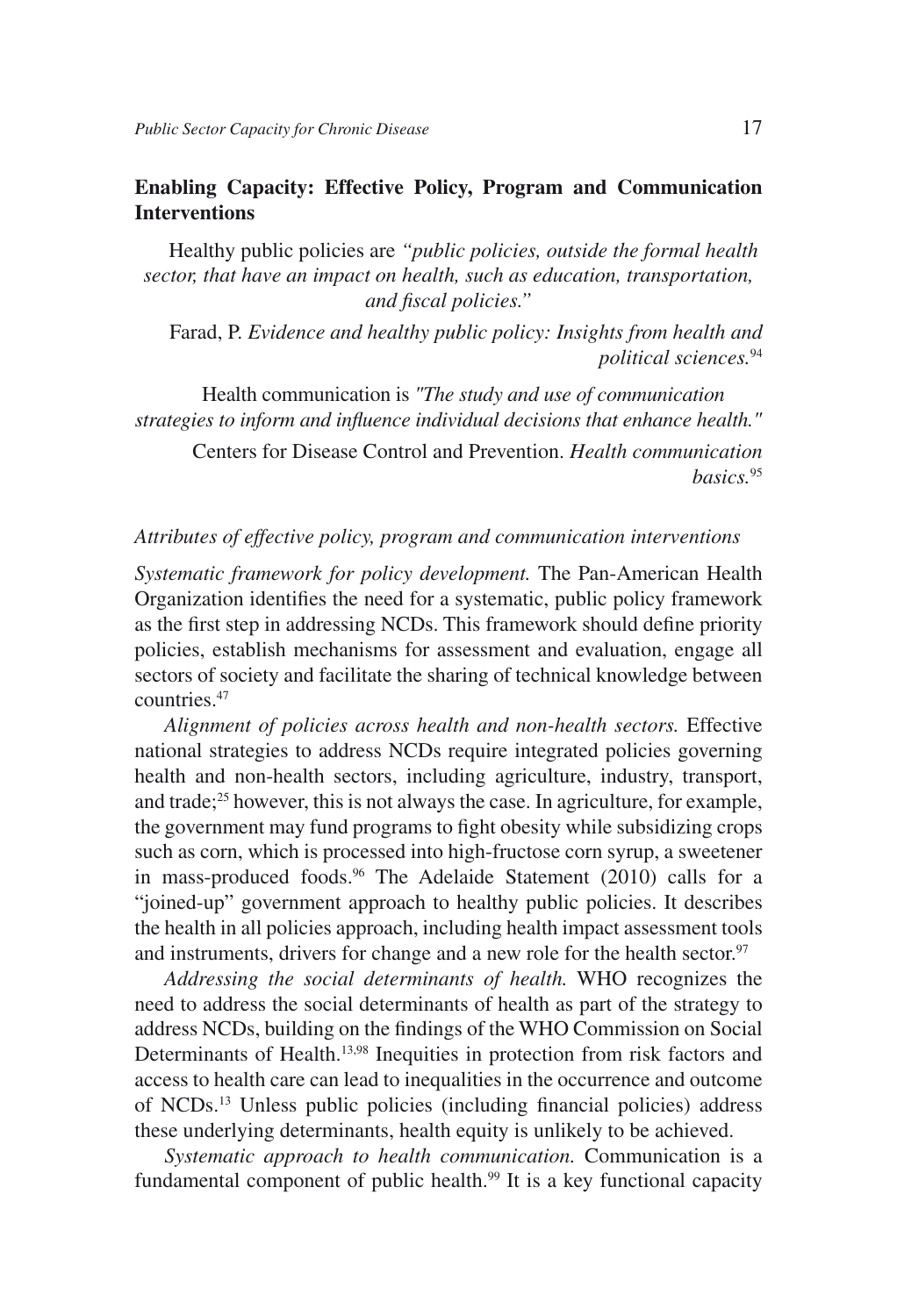recognized by CDPAC,<sup>16</sup> CDC<sup>95</sup> and the UN.<sup>38</sup> Health communication is most effective when informed by both evidence and practice. A systematic approach may also be adopted that includes scoping the problem, setting objectives, identifying targets and stakeholders, and testing messaging. Finally, processes and outcomes should be evaluated to determine effectiveness and to further refine strategy, messages and tactics.<sup>94</sup>

*Ecological approach to health communication.* An ecological approach to health communication recognizes that health is affected by social, political, environmental and behavioral factors. Thus, health communication strategies must address social, physical and environmental risk factors, targeting individuals, groups and communities.<sup>98</sup> Specific interventions, such as a public education campaign, need to be implemented with sufficient reach and intensity, adapted to the local context, and sustained over time.

### **CONCLUSION**

"*[M]ore than a goal, [public health] must become a collective value, sustaining our society's quest for a better life for all human beings.*" Halpin H, Morales-Suárez-Varela M, Martín-Moreno JM. *Chronic disease prevention and the new public health*. 24

Values drive policy and action—one must believe in something to achieve change. The value of health as a basic human right and public good drives NCD prevention. However, in the absence of effective action, the burden of NCDs will only experience rapid growth, threatening the sustainability of social and health systems.

Leadership is perhaps the most critical and rate-limiting enabling capacity in the prevention of NCDs. Strong leadership can inspire, set a vision, create strategy, support implementation, and manage accountability. However, at a time when public sector leadership is most desperately needed, the political will to lead change has often faltered, leading to shortfalls in key enabling capacities. It is time for those in leadership positions to put the public's health at the top of their agendas and to adopt a participatory approach that integrates science, practice and equitable social policy. Knowledge mobilization must take centre stage, as public policies that are driven by ideology and competing interests may ignore scientific evidence and expert recommendations.

Building public sector capacity for NCD prevention enables the delivery of contextually appropriate, relevant and effective policy, program and health communication interventions. NCD prevention must also address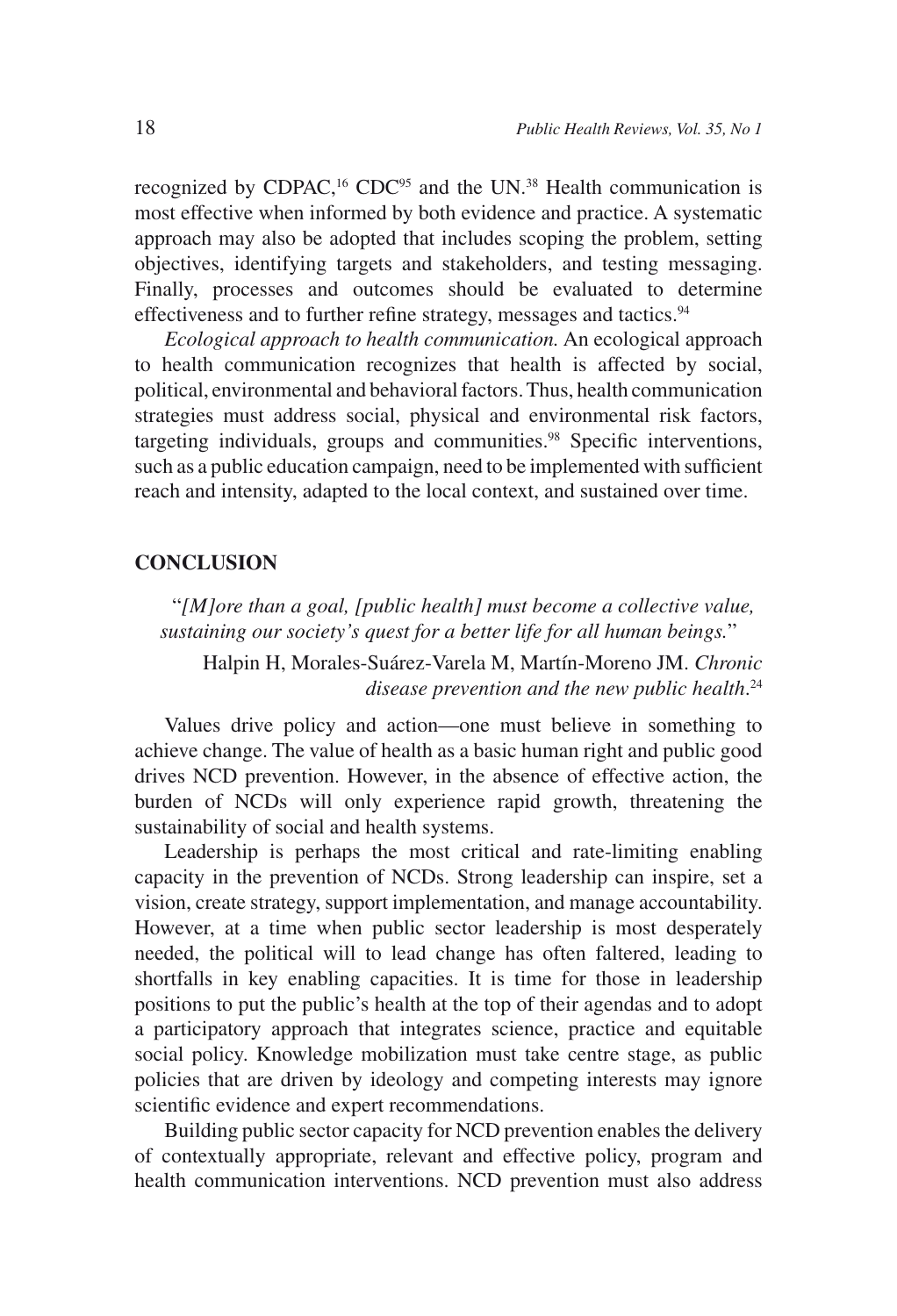the impact of the multiple interacting social determinants of health, in order to reduce health inequity and improve the public's health. Importantly, public sector leadership capacity is essential to enabling multi-sectoral partnerships that can take action on risk factors and determinants to create real change. Public sector leaders need to sstrengthen networking approaches, involving local and regional governments, international organizations and others to develop integrated and creative partnerships addressing health equity and NCDs. The public sector cannot lead without strong political commitment to health as a basic human right coupled with a commitment to intervene to protect the population's health.

**Acknowledgements:** We would like to thank Chris Mercer, who assisted in the preparation of early drafts, and Dr. Vivek Goel and our external reviewers for their thoughtful review and helpful suggestions. We also gratefully acknowledge Meggan Harris' support during the drafting and editing of the manuscript.

**Conflicts of Interest:** None declared.

#### **REFERENCES**

- 1. Lozano R, Naghavi M, Foreman K, Lim S, Shibuya K, Aboyans V, et al. Global and regional mortality from 235 causes of death for 20 age groups in 1990 and 2010: a systematic analysis for the Global Burden of Disease Study 2010. Lancet. 2012;380:2095-128.
- 2. Lim SS, Vos T, Flaxman AD, Danaei G, Shibuya K, Adair-Rohani H, et al. A comparative risk assessment of burden of disease and injury attributable to 67 risk factors and risk factor clusters in 21 regions, 1990-2010: a systematic analysis for the Global Burden of Disease Study 2010. Lancet. 2012;380:2224- 60.
- 3. Bloom DE, Cafiero ET, Jané-Llopis E, Abrahams-Gessel S, Bloom LR, Fathima S, et al. The global economic burden of noncommunicable diseases. Geneva (CH): World Economic Forum; 2011. Available from URL: http://www3. weforum.org/docs/WEF\_Harvard\_HE\_GlobalEconomicBurdenNon CommunicableDiseases\_2011.pdf (Accessed 13 June 2014).
- 4. Figueras J, McKee M, Lessof S, Duran A, Menabde N. Health systems, health and wealth: assessing the case for investing in health systems. Geneva (CH): World Health Organization; 2008. Available from URL: http://www.euro.who. int/\_\_data/assets/pdf\_file/0017/91430/E93699.pdf (Accessed 13 June 2014).
- 5. The Ottawa Charter for Health Promotion: first international conference on health promotion, Ottawa, 21 November 1986. Available from URL: http:// www.who.int/healthpromotion/conferences/previous/ottawa/en/ (Accessed 13 June 2014).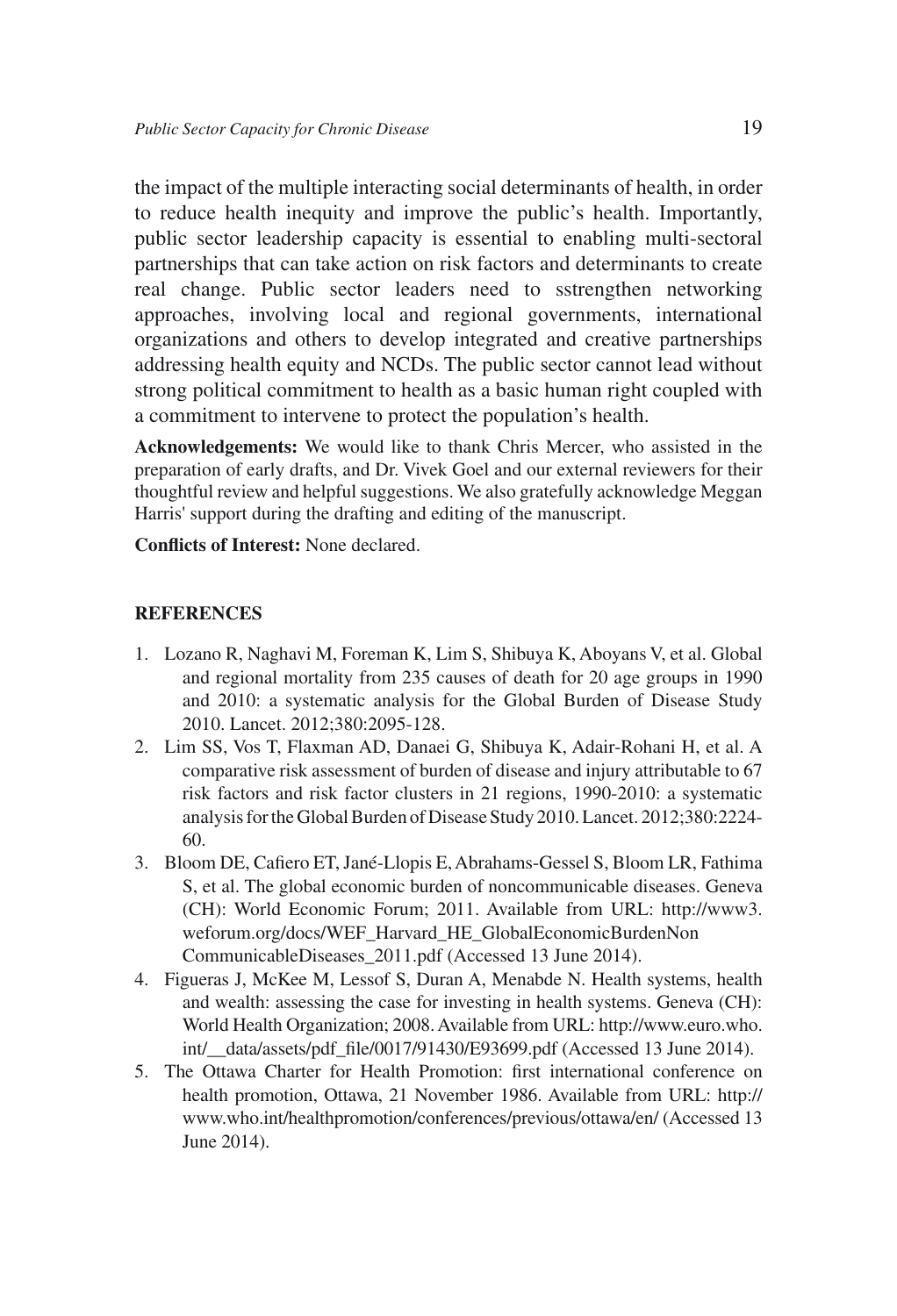- 6. World Health Organization, 53rd Assembly. Global strategy for the prevention and control of noncommunicable diseases: report by the Director-General. Geneva (CH): World Health Organization; 2000. Available from URL: http:// apps.who.int/gb/archive/pdf\_files/WHA53/ea14.pdf (Accessed 13 June 2014).
- 7. World Health Organization. 2008-2013 action plan for the global strategy for the prevention and control of noncommunicable diseases. Geneva (CH): World Health Organization; 2008. Available from URL: http://whqlibdoc.who.int/ publications/2009/9789241597418\_eng.pdf (Accessed 13 June 2014).
- 8. World Health Organization. WHO framework convention on tobacco control. Geneva (CH): World Health Organization; 2003. Available from URL: http:// whqlibdoc.who.int/publications/2003/9241591013.pdf (Accessed 13 June 2014).
- 9. World Health Organization. Global strategy on diet, physical activity and health. Geneva (CH): World Health Organization; 2004. Available from URL: http:// www.who.int/dietphysicalactivity/strategy/eb11344/strategy\_english\_web. pdf (Accessed 13 June 2014).
- 10. World Health Organization Regional Office for Europe. The first action plan for food and nutrition policy: WHO European Region 2000-2005. Copenhagen (DK): World Health Organization; 2001. Available from URL: http://www. euro.who.int/\_\_data/assets/pdf\_file/0013/120244/E72199.pdf (Accessed 13 June 2014).
- 11. World Health Organization. Global strategy to reduce the harmful use of alcohol. Geneva (CH): World Health Organization; 2010. Available from URL: http://www.who.int/substance\_abuse/msbalcstragegy.pdf (Accessed 13 June 2014).
- 12. World Health Organization. UN high-level meeting on NCDs: summary report of the discussions at the round tables. Geneva (CH): World Health Organization; 2012. Available from URL: http://www.who.int/nmh/events/ moscow\_ncds\_2011/round\_tables\_summary.pdf (Accessed 13 June 2014).
- 13. World Health Organization. Global action plan for the prevention and control of noncommunicable diseases 2013–2020. Geneva (CH): World Health Organization; 2013. Available from URL: http://www.who.int/iris/ bitstream/10665/94384/1/9789241506236\_eng.pdf (Accessed 13 June 2014).
- 14. World Health Organization. Revised WHO discussion paper: a comprehensive global monitoring framework, including indicators, and a set of voluntary global targets for the prevention and control of noncommunicable diseases. Geneva (CH): World Health Organization; 2012. Available from URL: http://www.who. int/nmh/events/2012/discussion\_paper3.pdf (Accessed 13 June 2014).
- 15. World Health Organization, 66th Assembly. Follow-up to the political declaration of the High-Level Meeting of the General Assembly on the Prevention and Control of Non-communicable Diseases. Geneva (CH): World Health Organization; 2013. Available from URL: http://ncdalliance. org/sites/default/files/rfiles/Final%20OR%20with%20GAP\_A66\_R10-en. pdf Accessed 13 June 2014).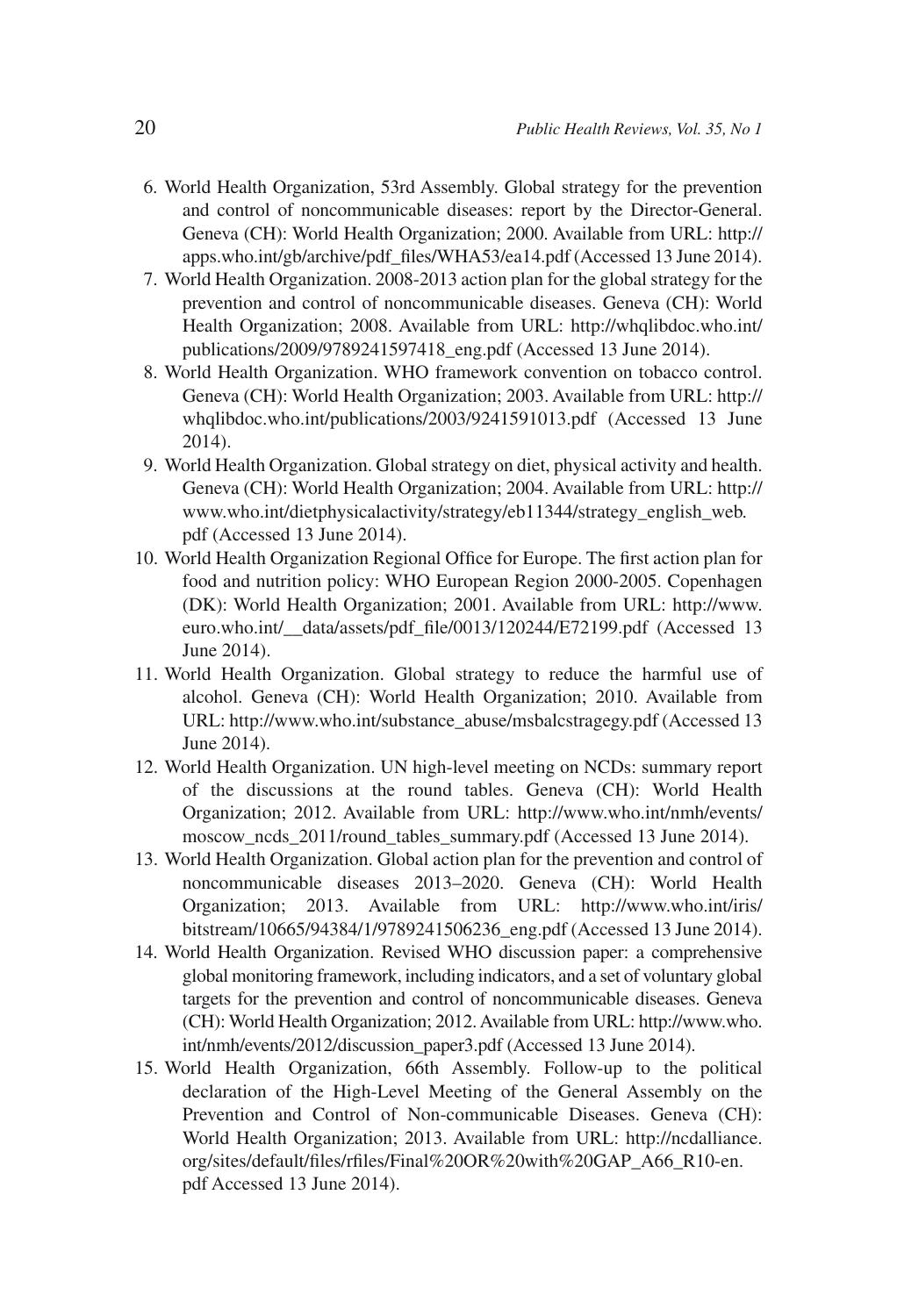- 16. Riley B, Garcia J. Primary prevention of chronic diseases in Canada: a framework for action. Ottawa (ON): Chronic Disease Prevention Alliance of Canada; 2008. Available from URL: http://www.cdpac.ca/media.php?mid= 451 (Accessed 13 June 2014).
- 17. Koh HK. Leadership in public health. J Cancer Educ. 2009;24:S11-8.
- 18. Day M, Shickle D, Smith K, Zakariasen K, Oliver T, Moskol J. Time for heroes: public health leadership in the 21st century. Lancet. 2012;380:1205-6.
- 19. Brownson RC, Allen P, Duggan K, Stamatakis KA, Erwin PC. Fostering moreeffective public health by identifying administrative evidence-based practices: a review of the literature. Am J Prev Med. 2012;43:309-19.
- 20. Yuki G. Effective leadership behavior: what we know and what questions need more attention. Acad Manag Perspect. 2012;26:66-85.
- 21. United Nations Economic and Social Council, CESCR Committee on Economic, Social and Cultural Rights, 22nd Session. The right to the highest attainable standard of health (E/C.12/2000/4). New York (NY): United Nations; 2000. Available from URL: http://www.unhchr.ch/tbs/doc.nsf/ (symbol)/E.C.12.2000.4.En (Accessed 18 February 2014).
- 22. United Nations General Assembly. The universal declaration of human rights. New York (NY): United Nations; 1948. Available from URL: http://www. un.org/en/documents/udhr/ (Accessed 13 June 2014).
- 23. United Nations General Assembly. International covenant on economic, social and cultural rights. New York (NY): United Nations; 1966. Available from URL: http://www.ohchr.org/EN/ProfessionalInterest/Pages/CESCR.aspx (Accessed 13 June 2014).
- 24. Halpin H, Morales-Suárez-Varela M, Martín-Moreno JM. Chronic disease and the new public health. Public Health Rev. 2010;32:120-54.
- 25. Beaglehole R, Bonita R, Horton R, Adams C, Alleyne G, Asaria P, et al. Priority actions for the non-communicable disease crisis. Lancet. 2011;377:1438-47.
- 26. Alwan A, Maclean DR, Riley LM, d'Espaignet ET, Mathers CD, Stevens GA, et al. Monitoring and surveillance of chronic non-communicable diseases: Progress and capacity in high-burden countries. Lancet. 2010;376:1861-8.
- 27. Fielding JE, Kumanyika S, Manderscheid RW. A perspective on the development of the healthy people 2020 framework for improving U.S. population health. Public Health Rev. 2014;35: epub ahead of print.
- 28. Bill & Melinda Gates Foundation. How we work. Seattle (WA): Bill & Melinda Gates Foundation; 2013. Available from URL: http://www.gatesfoundation. org/How-We-Work (Accessed 13 June 2014).
- 29. Cancer Research UK. Our story. London (UK): Cancers Research UK; 2013. Available from URL: http://www.cancerresearchuk.org/about-us/who-weare/our-story/ (Accessed 19 April 2013).
- 30. Fox T, Ward H, Howard B. Public sector roles in strengthening corporate social responsibility: a baseline study. Washington (DC): The World Bank; 2002. Available from URL: http://pubs.iied.org/pdfs/16017IIED.pdf (Accessed 13 June 2014).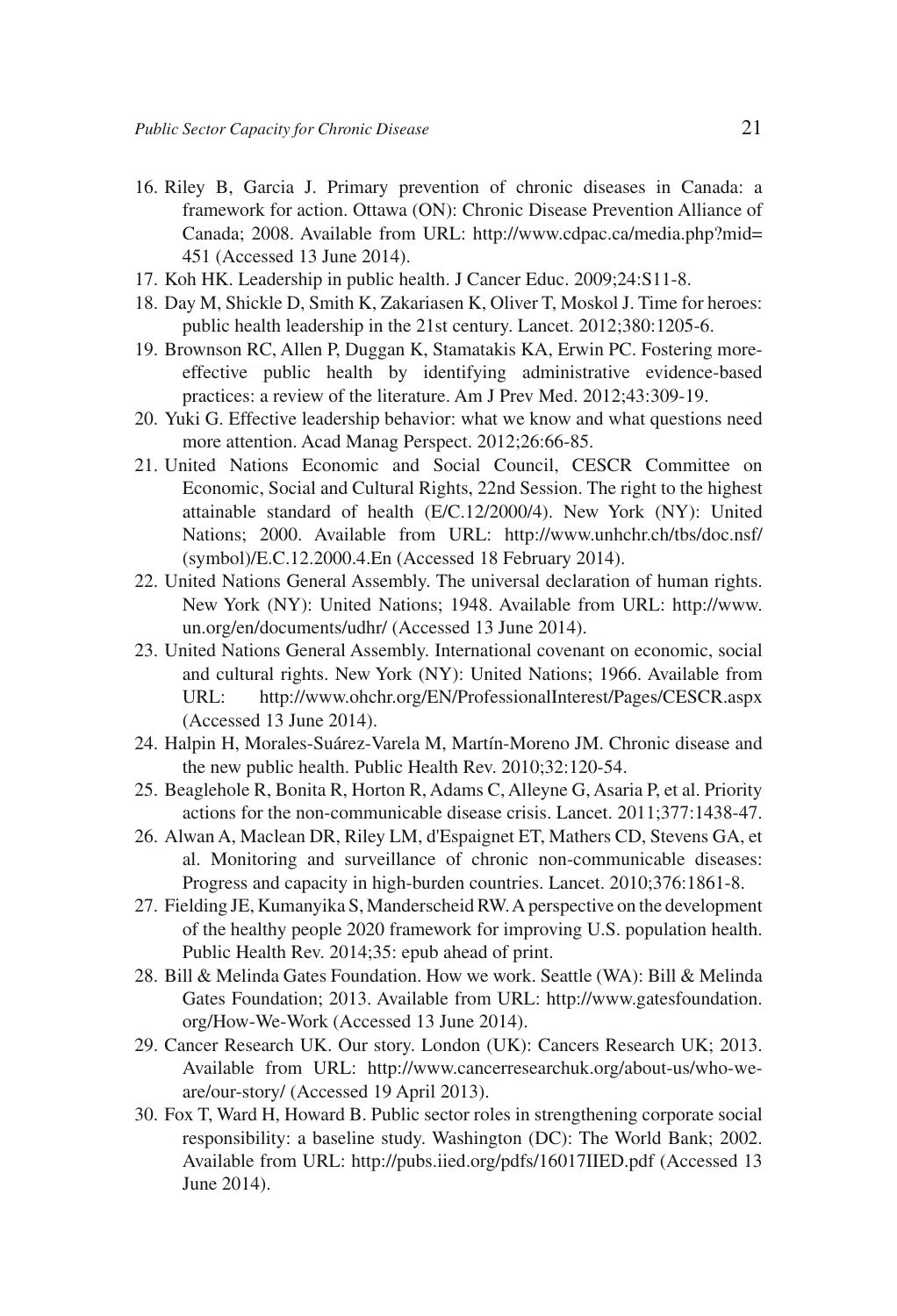- 31. text4baby. Available from URL: https://text4baby.org/ (Accessed 13 June 2014).
- 32. Whittaker R, Matoff-Stepp S, Meehan J, Kendrick J, Jordan E, Stange P, et al. Text4baby: development and implementation of a national text messaging health information service. Am J Public Health. 2012;102:2207-13.
- 33. United Nations General Assembly, 67th Session. Note by the Secretary-General transmitting the report of the Director-General of the World Health Organization on options for strengthening and facilitating multisectoral action for the prevention and control of non-communicable diseases through effective partnership (A/67/373). New York (NY): United Nations; 2012. Available from URL: http://www.who.int/nmh/events/2012/20121128.pdf? ua=1 (Accessed 13 June 2014).
- 34. World Health Organization. Assessing national capacity for the prevention and control of noncommunicable diseases: report of the 2010 global survey. Geneva (CH): World Health Organization; 2012. Available from URL: http:// www.who.int/cancer/publications/national\_capacity\_prevention\_ncds.pdf (Accessed 13 June 2014).
- 35. German RR, Lee LM, Horan JM, Milstein RL, Pertowski CA, Waller MN, et al. Updated guidelines for evaluating public health surveillance systems: recommendations from the guidelines working group. MMWR Recomm Rep. 2001;50:1,35.
- 36. World Health Organization. Strengthening public health capacities and services in Europe: a framework for action - interim draft. Geneva (CH): World Health Organization; 2011. Available from URL: http://www.euro.who.int/\_\_data/ assets/pdf\_file/0011/134300/09E\_StrengtheningPublicHealthFramework\_ 110452\_eng.pdf (Accessed 13 June 2014).
- 37. Hall HI, Correa A, Yoon PW, Braden CR, Centers for Disease Control and Prevention. Lexicon, definitions, and conceptual framework for public health surveillance. MMWR Surveill Summ. 2012;61 Suppl:10-4. Available from: http://www.cdc.gov/mmwr/preview/mmwrhtml/su6103a3.htm (Accessed 13 June 2014).
- 38. United Nations General Assembly, 66th Session. Political declaration of the high-level meeting of the General Assembly on the prevention and control of non-communicable diseases (A/RES/66/2). New York (NY): United Nations; 2011. Available from URL: http://www.who.int/nmh/events/un\_ncd\_summit 2011/political\_declaration\_en.pdf (Accessed 13 June 2014).
- 39. EUROHIP: European cancer health indicator project. Available from URL: http://www.tumori.net/eurochip/ (Accessed 13 June 2014).
- 40. Turnock BJ. Public health: what it is and how it works. 4th ed. Sudbury (MA): Jones & Bartlett Learning; 2008.
- 41. Gebbie KM. The public health workforce: key to public health infrastructure. Am J Public Health. 1999;89:660-1.
- 42. Masse R, Moloughney B. New era for schools and programs of public health in Canada. Public Health Rev. 2011;33:277-88. Available from URL: http:// www.publichealthreviews.eu/upload/pdf\_files/9/ATT00095.pdf (Accessed 13 June 2014).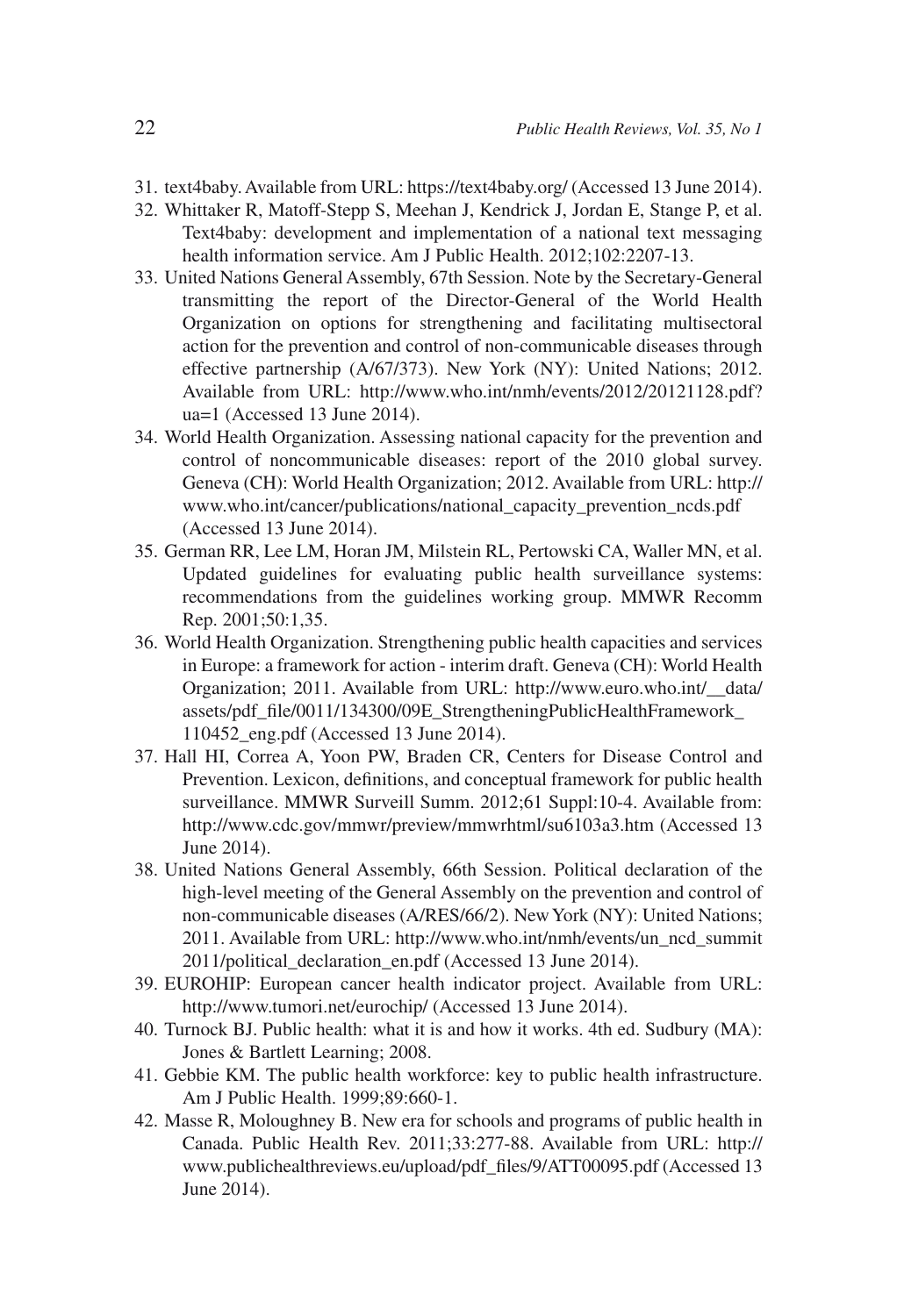- 43. Joint Task Group on Public Health Human Resources. Building the public health workforce for the 21st century: a pan-Canadian framework for public health human resources planning. Ottawa (ON): Her Majesty the Queen in Right of Canada; 2005. Available from URL: http://www.ciphi.ca/files/ documents/cpc/ccworkforce.pdf (Accessed 13 June 2014).
- 44. Beck AJ, Boulton ML. Building an effective workforce: a systematic review of public health workforce literature. Am J Prev Med. 2012;42:S6-16.
- 45. Hilliard TM, Boulton ML. Public health workforce research in review: a 25-year retrospective. Am J Prev Med. 2012;42:S17-28.
- 46. Erwin PC, Greene SB, Mays GP, Ricketts TC, Davis MV. The association of changes in local health department resources with changes in state-level health outcomes. Am J Public Health. 2011;101:609-15.
- 47. Pan American Health Organization. Regional strategy and plan of action on an integrated approach to the prevention and control of chronic diseases. Washington (DC): Pan American Health Organization; 2007. Available from URL: http://www1.paho.org/english/ad/dpc/nc/reg-strat-cncds.pdf (Accessed 13 June 2014).
- 48. Willis-Shattuck M, Bidwell P, Thomas S, Wyness L, Blaauw D, Ditlopo P. Motivation and retention of health workers in developing countries: a systematic review. BMC Health Serv Res. 2008;8:247,6963-8-247. Available from: http:// www.biomedcentral.com/1472-6963/8/247(Accessed 13 June 2014).
- 49. World Health Organization, 63rd Assembly. The WHO global code of practice on the international recruitment of personnel (WHA63.16). Geneva (CH): World Health Organization; 2012. Available from URL: http://www.who.int/ hrh/migration/code/code\_en.pdf (Accessed 13 June 2014).
- 50. Public Health Agency of Canada. Core competencies for public health in Canada: release 1.0. Ottawa (ON): Her Majesty the Queen in Right of Canada; 2007. Available from URL: http://publications.gc.ca/collections/ collection\_2008/phac-aspc/HP5-51-2008E.pdf (Accessed 13 June 2014).
- 51. Birt C, Foldspang A. The developing role of systems of competences in public health education and practice. Public Health Rev. 2011;33:134-47. Available from URL: http://www.publichealthreviews.eu/upload/pdf\_files/9/Birt\_update. pdf (Accessed 13 June 2014).
- 52. Brownson RC, Ballew P, Kittur ND, Elliott MB, Haire-Joshu D, Krebill H, et al. Developing competencies for training practitioners in evidence-based cancer control. J Cancer Educ. 2009;24:186-93. Available from URL: http://www. ncbi.nlm.nih.gov/pmc/articles/PMC3877239/ (Accessed 13 June 2014).
- 53. Slonim A, Wheeler FC, Quinlan KM, Smith SM. Designing competencies for chronic disease practice. Prev Chronic Dis. 2010;7:A44. Available from URL: http://www.cdc.gov/pcd/issues/2010/Mar/08\_0114.htm (Accessed 13 June 2014).
- 54. Beaglehole R, Dal Poz MR. Public health workforce: challenges and policy issues. Hum Resour Health. 2003;1:4. Available from URL: http://www. human-resources-health.com/content/1/1/4 (Accessed 13 June 2014).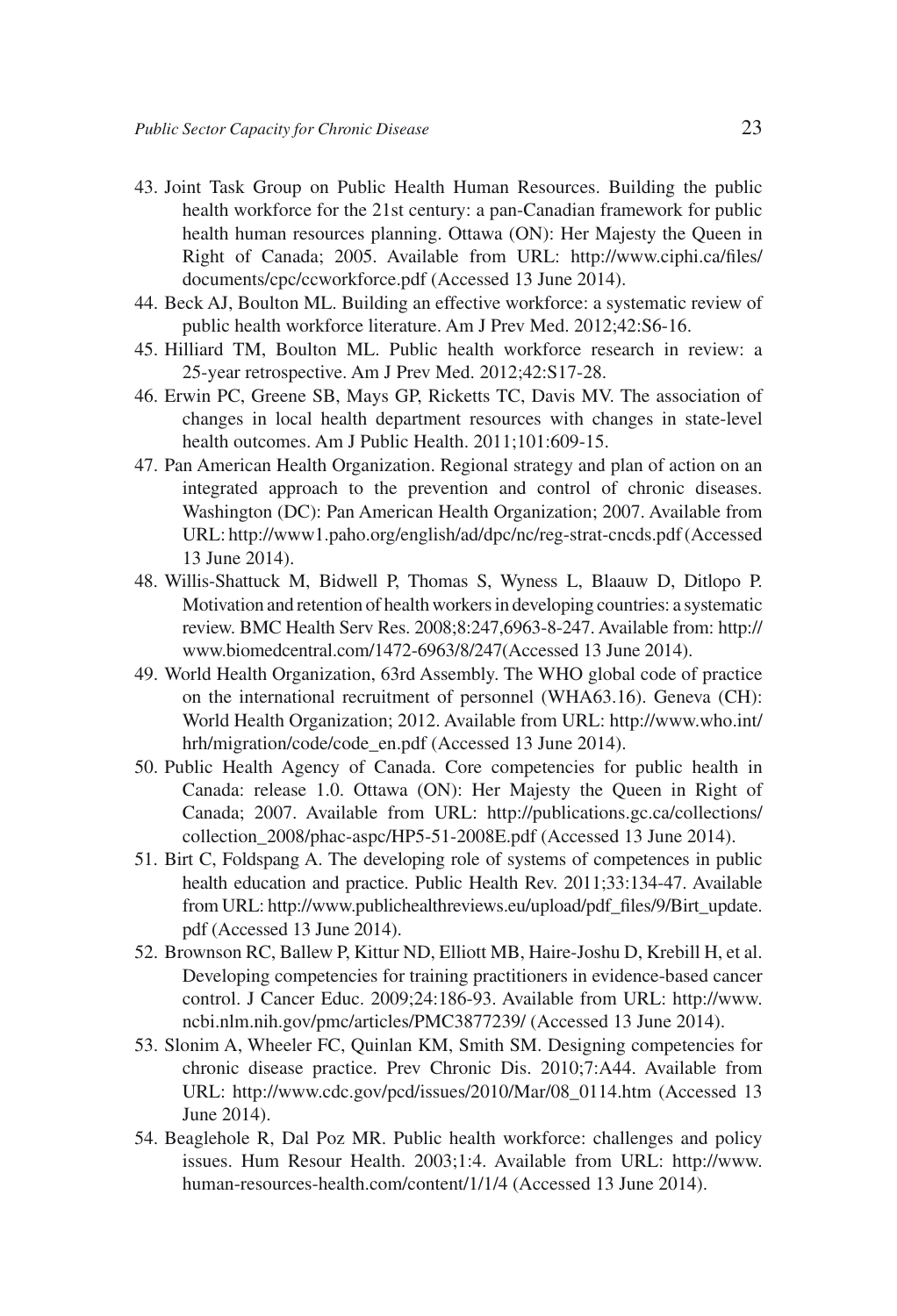- 55. Friede A, Blum HL, McDonald M. Public health informatics: How informationage technology can strengthen public health. Annu Rev Public Health. 1995;16:239-52.
- 56. Ratnasingham S, Cairney J, Rehm J, Manson H, Kurdyak PA. Opening eyes, opening minds: the Ontario burden of mental illness and addictions report. Toronto (ON): Institute for Clinical Evaluative Sciences and Public Health Ontario; 2012. Available from URL: http://www.publichealthontario.ca/en/ eRepository/Opening\_Eyes\_Report\_En\_2012.pdf (Accessed 13 June 2014).
- 57. World Health Organization. The global burden of disease: 2004 update. Geneva (CH): World Health Organization; 2004. Available from URL: http://www. who.int/healthinfo/global\_burden\_disease/GBD\_report\_2004update\_full. pdf (Accessed 13 June 2014).
- 58. Swan M. Crowdsourced health research studies: an important emerging complement to clinical trials in the public health research ecosystem. J Med Internet Res. 2012;14:e46. Available from URL: http://www.ncbi.nlm.nih. gov/pmc/articles/PMC3376509/ (Accessed 13 June 2014).
- 59. Bennett GG, Glasgow RE. The delivery of public health interventions via the internet: actualizing their potential. Annu Rev Public Health. 2009;30:273- 92.
- 60. Martín-Moreno JM, Apfel F, Sanchez JL, Galea G, Jakab Z. The social nature of chronic noncommunicable diseases and how to tackle them through communication technology, training, and outreach. J Health Commun. 2011;16 Suppl 2:94-106.
- 61. Murray E. Web-based interventions for behavior change and self-management: Potential, pitfalls and progress. Medicine 2.0. 2012;1(1/e3):1.
- 62. Hawe P, Potvin L. What is population health intervention research? Can J Public Health. 2009;100:Suppl I8-14. Available from URL: http://journal. cpha.ca/index.php/cjph/article/view/1748/1933 (Accessed 13 June 2014).
- 63. Treasury Board of Canada Secretariat. Policy on evaluation. Ottawa (ON): Her Majesty the Queen in Right of Canada; 2012. Available from URL: http:// www.tbs-sct.gc.ca/pol/doc-eng.aspx?section=text&id=15024 (Accessed 13 June 2014).
- 64. Glasgow RE, Vogt TM, Boles SM. Evaluating the public health impact of health promotion interventions: the RE-AIM framework. Am J Public Health. 1999;89:1322-7. Available from URL: http://www.ncbi.nlm.nih.gov/pmc/ articles/PMC1508772/ (Accessed 13 June 2014).
- 65. Population Health Intervention Research Initiative for Canada. Population Health Intervention Research Initiative for Canada ("PHIRIC") workshop report. Ottawa (ON): Canadian Institute for Health Information; 2007. Available from URL: http://www.cihi.ca/CIHI-ext-portal/pdf/internet/ BANFF\_WORKSHOP\_PROCEEDINGS\_EN (Accessed 18 February 2014).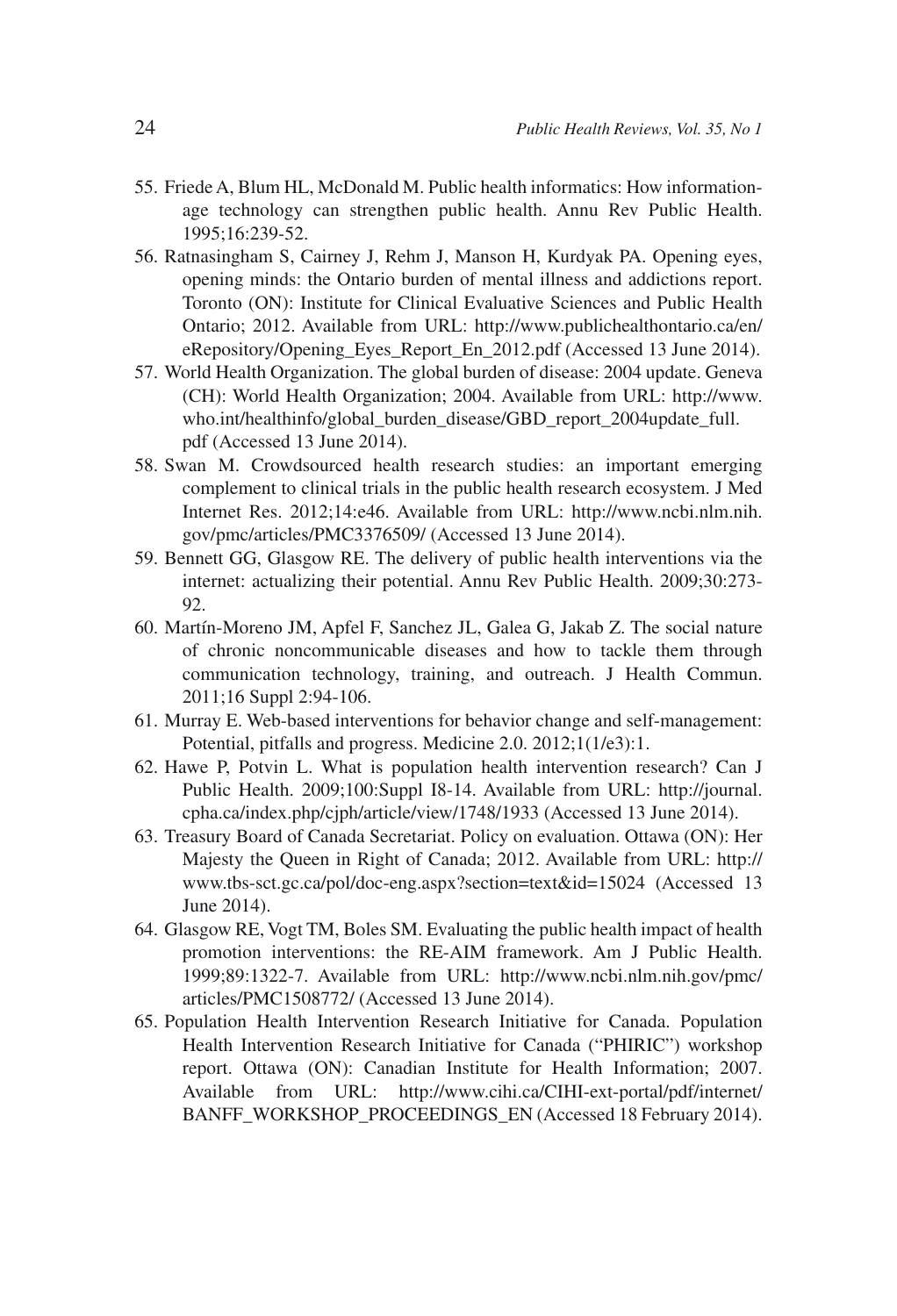- 66. Puddy RW, Wilkins N. Understanding evidence part 1: best available research evidence. A guide to the continuum of evidence of effectiveness. Atlanta (GA): Centers for Disease Control and Prevention; 2011. Available from URL: http://www.cdc.gov/violenceprevention/pdf/understanding\_evidence-a. pdf (Accessed 13 June 2014).
- 67. Scutchfield FD, Lawhorn N, Ingram R, Perez DJ, Brewer R, Bhandari M. Public health systems and services research: dataset development, dissemination, and use. Public Health Rep. 2009;124:372-7. Available from URL: http:// www.ncbi.nlm.nih.gov/pmc/articles/PMC2663872/ (Accessed 13 June 2014).
- 68. Scutchfield FD, Ingram R. Public health systems and services research: building the evidence base to improve public health practice. Public Health Rev. 2014;35: epub ahead of print. Available from URL: http://www.public healthreviews.eu/show/a/126 (Accessed 13 June 2014).
- 69. Christakis NA, Fowler JH. The collective dynamics of smoking in a large social network. N Engl J Med. 2008;358:2249-58. Available from URL: http:// www.nejm.org/doi/full/10.1056/NEJMsa0706154 (Accessed 13 June 2014).
- 70. Christakis NA, Fowler JH. The spread of obesity in a large social network over 32 years. N Engl J Med. 2007;357:370-9. Available from URL: http://www. nejm.org/doi/full/10.1056/NEJMsa066082 (Accessed 13 June 2014).
- 71. Ben-Shlomo Y, Kuh D. A life course approach to chronic disease epidemiology: conceptual models, empirical challenges and interdisciplinary perspectives. Int J Epidemiol. 2002;31:285-93. Available from URL: http://ije.oxford journals.org/content/31/2/285.full (Accessed 13 June 2014).
- 72. Orton L, Lloyd-Williams F, Taylor-Robinson D, O'Flaherty M, Capewell S. The use of research evidence in public health decision making processes: systematic review. PLoS One. 2011;6:e21704. Available from URL: http:// dx.plos.org/10.1371/journal.pone.0021704 (Accessed 13 June 2014).
- 73. Pawson R, Greenhalgh T, Harvey G, Walshe K. Realist review--a new method of systematic review designed for complex policy interventions. J Health Serv Res Policy. 2005;10 Suppl 1:21-34.
- 74. Pawson R, Tilley N. Realist evaluation. In: DPRN thematic meeting 2006 report on evaluation. Utrecht (NL): Development Policy Review Network; 2008:35.
- 75. ResearchImpact. FAQs. ResearchImpact; 2014. Available from URL: https:// web.archive.org/web/20131009082432/http://researchimpact.ca/faqs/index. html (Accessed 13 June 2014).
- 76. Hartsfield D, Moulton AD, McKie KL. A review of model public health laws. Am J Public Health. 2007;97:S56-61. Available from URL: http://www.ncbi. nlm.nih.gov/pmc/articles/PMC1854995/ (Accessed 13 June 2014).
- 77. Mitton C, Adair CE, McKenzie E, Patten SB, Waye Perry B. Knowledge transfer and exchange: review and synthesis of the literature. Milbank Q. 2007;85:729-68. Available from URL: http://www.ncbi.nlm.nih.gov/pmc/ articles/PMC2690353/ (Accessed 13 June 2014).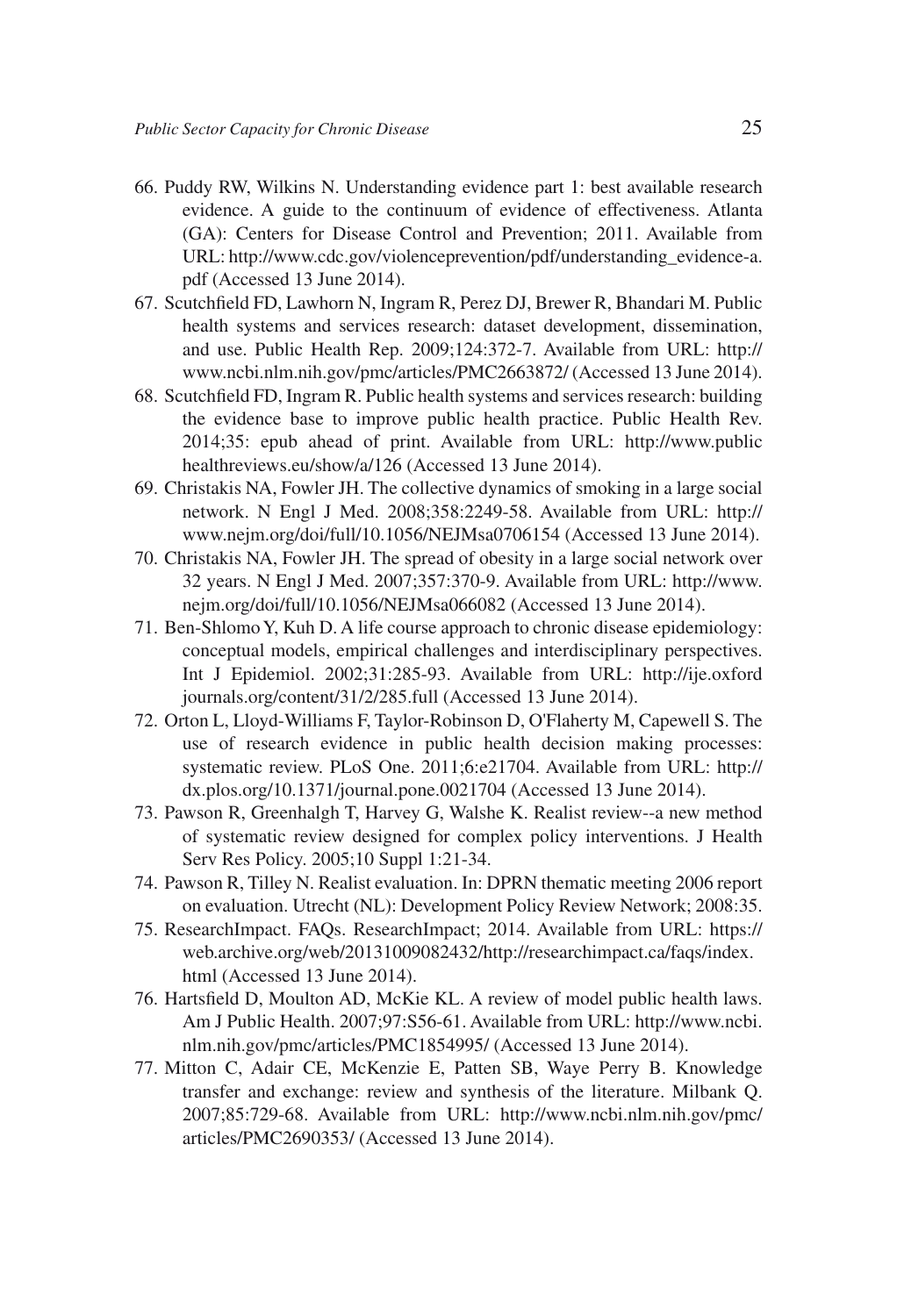- 78. Jacobs JA, Dodson EA, Baker EA, Deshpande AD, Brownson RC. Barriers to evidence-based decision making in public health: a national survey of chronic disease practitioners. Public Health Rep. 2010;125:736-42. Available from URL: http://www.ncbi.nlm.nih.gov/pmc/articles/PMC2925010/ (Accessed 13 June 2014).
- 79. Heath GW, Parra DC, Sarmiento OL, Andersen LB, Owen N, Goenka S, et al. Evidence-based intervention in physical activity: lessons from around the world. Lancet. 2012;380:272-81.
- 80. World Health Organization. Draft action plan for the prevention and control of noncommunicable diseases 2013-2020: Report by the Secretariat. Geneva (CH): World Health Organization; 2013. Available from URL: http://apps. who.int/gb/ebwha/pdf\_files/EB132/B132\_7-en.pdf (Accessed 13 June 2014).
- 81. Brownson RC, Bright FS. Chronic disease control in public health practice: looking back and moving forward. Public Health Rep. 2004;119:230-8. Available from URL: http://www.ncbi.nlm.nih.gov/pmc/articles/PMC 1497626/pdf/15158101.pdf (Accessed 13 June 2014).
- 82. Brownson RC, Chriqui JF, Stamatakis KA. Understanding evidence-based public health policy. Am J Public Health. 2009;99:1576-83. Available from URL: http://www.ncbi.nlm.nih.gov/pmc/articles/PMC2724448/ (Accessed 13 June 2014).
- 83. European Observatory on Health Systems and Policies. BRIDGE knowledge for health: publishable summary. Geneva (CH): World Health Organization; 2013. Available from URL: http://cordis.europa.eu/documents/document library/116284151EN6.pdf (Accessed 13 June 2014).
- 84. The Aspen Institute. Geneva policy dialogue series for reproductive health. Aspen (CO): The Aspen Institute; 2014. Available from URL: http://www. aspeninstitute.org/events/geneva-policy-dialogue (Accessed 13 June 2014).
- 85. World Health Organization. Discussion paper: intersectoral action on health: a path for policy-makers to implement effective and sustainable intersectoral action on health. Geneva (CH): World Health Organization; 2011. Available from URL: http://www.who.int/nmh/publications/ncds\_policy\_makers\_to\_ implement intersectoral action.pdf (Accessed 13 June 2014).
- 86. Goel V. Building Public Health Ontario: experience in developing a new public health agency. Can J Public Health. 2012;103:e267-9. Available from URL: http://journal.cpha.ca/index.php/cjph/article/view/3289/2655 (Accessed 13 June 2014)
- 87. Ooms G, Stuckler D, Basu S, McKee M. Financing the millennium development goals for health and beyond: sustaining the 'big push'. Global Health. 2010;6:17,8603-6-17. Available from URL: http://www.globalizationand health.com/content/6/1/17 (Accessed 13 June 2014).
- 88. Suhrcke M, Rocco L, McKee M. Health and economic development. In: Health: a vital investment for economic development in eastern Europe and central Asia. Brussels (BE): European Observatory on Health Systems and Policies; 2007. Available from URL: http://www.euro.who.int/\_\_data/assets/pdf\_ file/0003/74739/E90569.pdf?ua=1 (Accessed 13 June 2014).